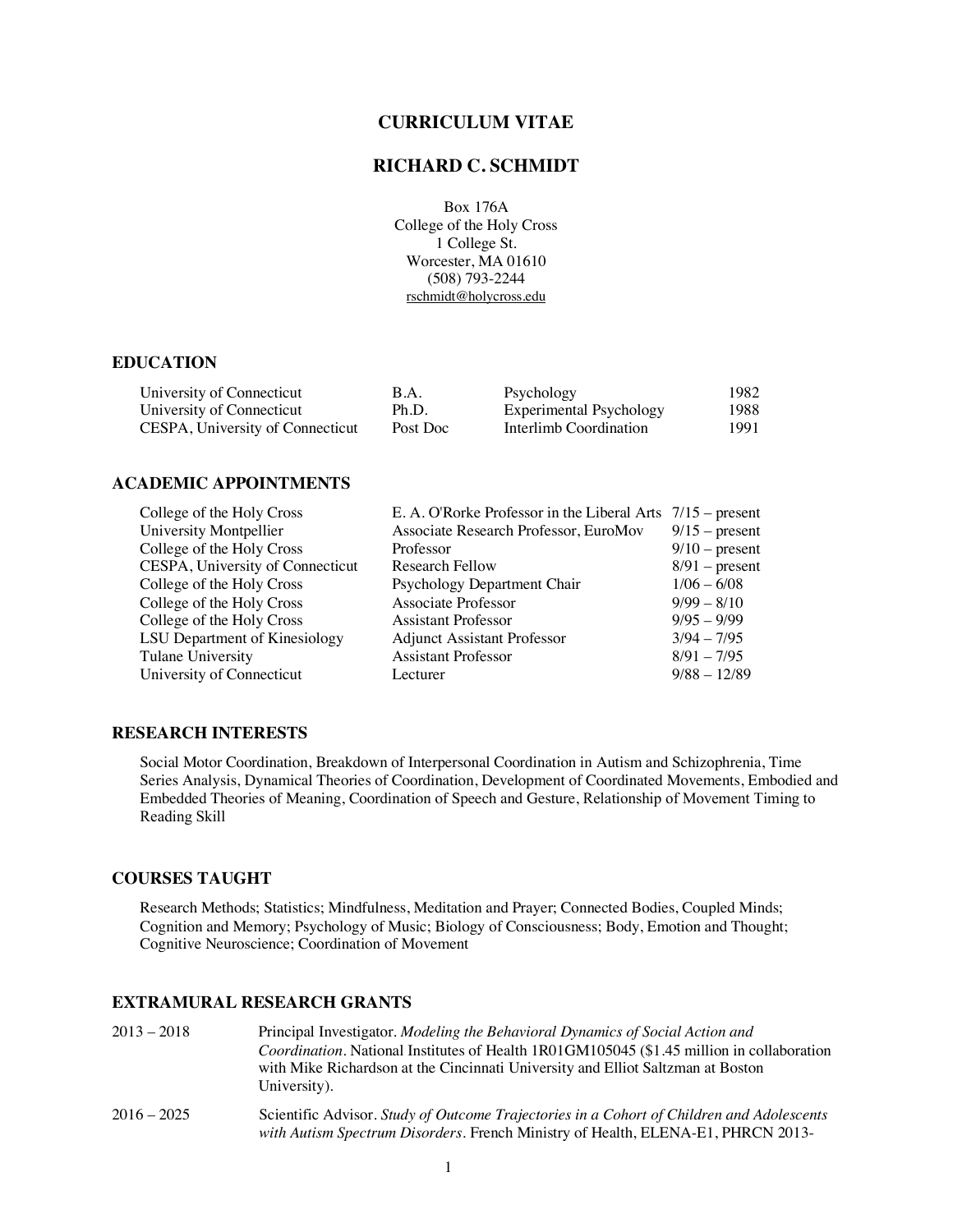|               | Project 13-0232, Centre ressources autisme, Centre Hospitalier Universitaire de Montpellier,<br>Montpellier, France.                                                                                                                                                                                                                                                   |
|---------------|------------------------------------------------------------------------------------------------------------------------------------------------------------------------------------------------------------------------------------------------------------------------------------------------------------------------------------------------------------------------|
| $2013 - 2016$ | Scientific Advisor. Enhancing Social Interaction with an Artificial Agent. European<br>Commission STREP FP7-ICT-2011-9 (in collaboration with researchers at the University<br>Montpellier, Ecole Polytechnique Federale de Lausanne, Deutsches Forschungszentrum Fur<br>Kuenstliche Intelligenz Gmbh and the University of Bristol).                                  |
| $2013 - 2014$ | Co-Investigator. Evaluating social synchrony in Autism Spectrum Disorder. UMMS<br>Department of Psychiatry and Assumption College Collaborative Pilot Research Program<br>(\$10,000 granted in collaboration with Paula Fitzpatrick at Assumption College and Jean<br>Frazier at University of Massachusetts Medical School).                                          |
| 2012 – 2014   | Principal Investigator. Evaluating the Time-Dependent Unfolding of Social Interactions in<br>Children with Autism. National Institutes of Health 1R21MH094659-01A1 (\$451, 545<br>granted, in collaboration with Mike Richardson and colleagues at the Cincinnati University<br>and Cincinnati University Medical School and Paula Fitzpatrick at Assumption College). |
| $2010 - 2013$ | Co-Investigator. Social Coordination in Agents with Deficits. Agence Nationale De La<br>Recherche ANR-09-BLAN-0405-01 (\$300, 220 granted from the French government in<br>collaboration with Benoit Bardy and Ludo Marin and colleagues at the University<br>Montpellier, University of the Mediterranean, and University-Hospital of Montpellier).                   |
| $2009 - 2010$ | Supplemental Award to Collaborative Research (RUI): Perceptual Pick-up Processes in<br>Interpersonal Coordination. National Science Foundation RUI (\$17, 794 granted).                                                                                                                                                                                                |
| 2008 – 2012   | Principal Investigator. Collaborative Research (RUI): Perceptual Pick-up Processes in<br>Interpersonal Coordination. National Science Foundation BCS-0750187, BCS-0750190<br>(\$290, 176 [\$171, 359 + \$118, 817] granted in collaboration with Mike Richardson at Colby<br>College/University of Cincinnati).                                                        |
| $2006 - 2007$ | Co-Investigator. Assessing Synchrony as a Basis for Social Connection in Autism. Innovative<br>Technologies for Autism Bridge Grant, Cure Autism Now (\$9,967 granted in collaboration<br>with Kerry Marsh and colleagues at the University of Connecticut).                                                                                                           |
| $2003 - 2006$ | Principal Investigator. Collaborative Research (RUI): Informational Constraints on<br>Interpersonal Coordination. National Science Foundation BCS-0240277, BCS-0240266<br>$(\$306, 607   \$111, 710 + \$194, 866]$ granted in collaboration with Carol Fowler and Kerry<br>Marsh at the University of Connecticut).                                                    |
| $2001 - 2002$ | Research Opportunity Award. The Nonlinear Dynamical Methods Used in Coordination<br>Dynamics (\$50,000 granted through Michael Turvey (PI) at the University of Connecticut).                                                                                                                                                                                          |
| $1992 - 1995$ | Principal Investigator. Dynamic and Informational Constraints on Tool Usage. Louisiana<br>Board of Regents (\$107,000 granted).                                                                                                                                                                                                                                        |
| 1991 - 1994   | Co-Principal Investigator. Absolute and Relative Coordination. National Science<br>Foundation (\$142, 967 granted in collaboration with M. T. Turvey at the University of<br>Connecticut).                                                                                                                                                                             |

**PUBLICATIONS** (\* denotes undergraduate student authorship) *Citations (Scopus): h-index = 36, total citations > 4300 as of March 2018*

### *Journal Articles and Chapters*

Richardson, M. J., Schmidt, R., Dale, R., Kallen, R. & Raczaszek-Leonardi, J. (2018). Dynamics of joint-action, social coordination and multi-agent activity. *Frontiers in Psychology* (eBook), ISBN 978-2-88945-420-4.

Romero, V., Fitzpatrick, P., Roulier\*, S., Duncan, A., Richardson, M. J., & Schmidt, R. C. (2018). Evidence of embodied social competence in children with autism. *PLoS ONE, 13(3),* e0193906.

Cohen, L., Khoramshahi, M., Salesse, R. N., Bortolon, C., Słowinnski, P., Zhai, C., Tsaneva-Atanasova, K., Di Bernardo, M., Capdevielle, D., Marin, L., Schmidt, R. C., Bardy, B. G., Billard, A., & Raffard, S. (2017). Influence of facial feedback and mind perception during a cooperative human-robot task in schizophrenia.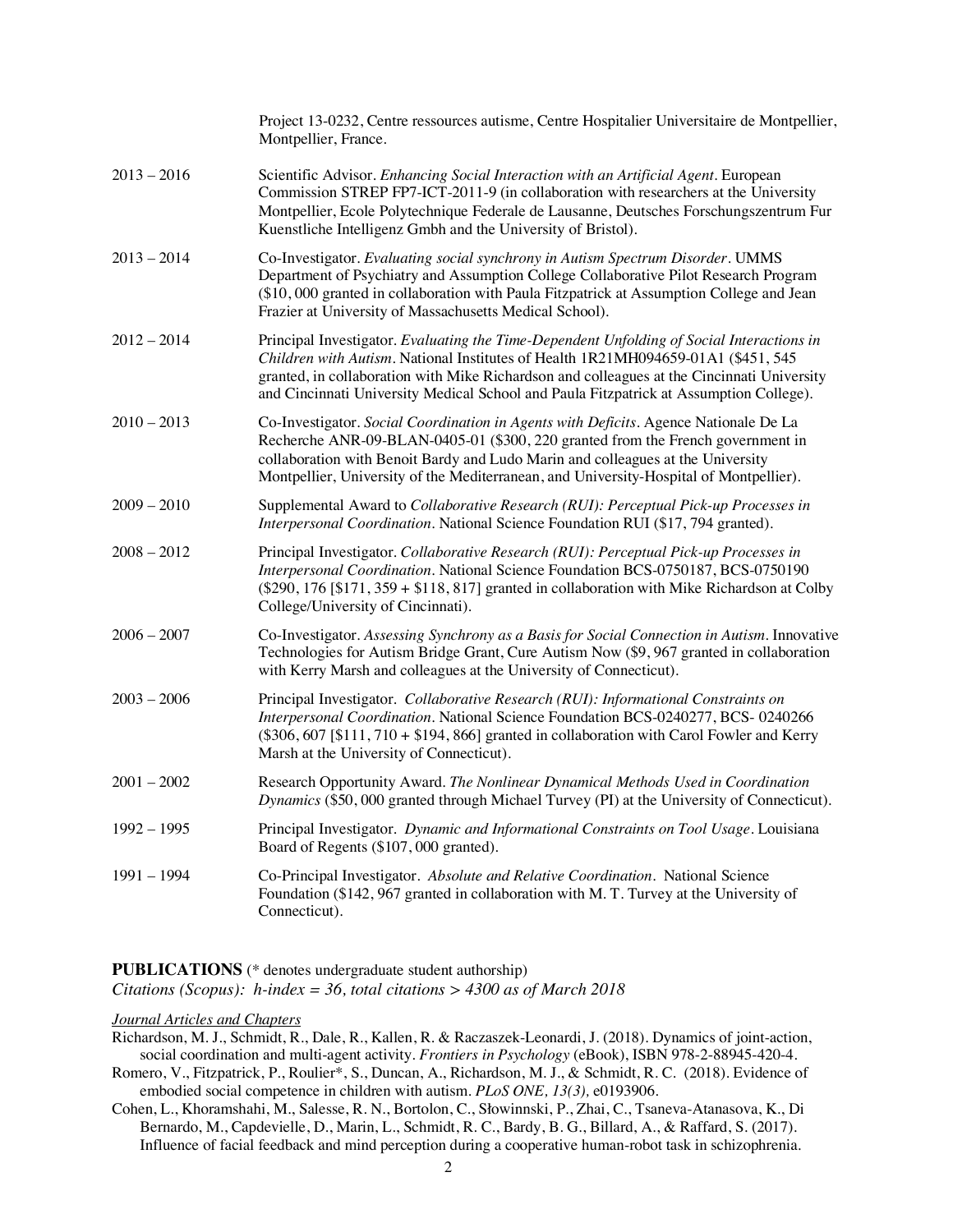*Scientific Reports, 7, 15023* 

- Varlet, M., Schmidt, R. C., & Richardson, M. J. (2017). Influence of stimulus velocity profile on visuomotor entrainment depends on eye movements. *Experimental Brain Research, 235*, 3279–3286.
- Fitzpatrick, P., Romero, V., Amaral, J., Duncan, A., Barnard, H., Richardson, M. J., & Schmidt, R. C. (2017). Evaluating the importance of social motor synchronization and motor skill for understanding autism. *Autism Research*, *10*, 1687-1699.
- Fitzpatrick, P., Romero, V., Amaral, J., Duncan, A., Barnard, H., Richardson, M. J., & Schmidt, R. C. (2017). Social motor synchronization: Insights for understanding social behavior in autism. *Journal of Autism and Developmental Disorders*, *47*, 2092-2107.
- Caron, R. R., Coey, C., Dhaim\*, A. & Schmidt, R. C. (2017). Investigating the social behavioral dynamics and differentiation of skill in a martial arts technique. *Human Movement Science*, *54*, 253-266*.*
- Romero, V., Amaral, J., Fitzpatrick, P., Schmidt, R. C., Duncan, A., & Richardson, M. J. (2017). Can low-cost motion tracking systems substitute a Polhemus system when researching social motor coordination in children? *Behavior Research Methods, 29*, 588-601.
- Romero, V., Fitzpatrick, P., Schmidt, R. C., & Richardson, M. J. (2016). Using cross-recurrence quantification analysis to understand social motor coordination in children with Autism Spectrum Disorder. In C. L. Webber, Jr., C. Ioana & N. Marwan (Eds.), *Recurrence Plots and Their Quantifications: Expanding Horizons, Springer Proceedings in Physics 180* (pp. 227-240). Heidelberg: Springer.
- Fitzpatrick, P., Frazier, J. A., Cochran, D. M., Mitchell, T., Coleman, C. & Schmidt, R. C. (2016). Impairments of social motor synchrony evident in Autism Spectrum Disorder. *Frontiers in Psychology, 7*, 1323. doi: 10.3389/fpsyg.2016.01323
- Schmidt, R. C. & Fitzpatrick, P. A. (2016). The origin of the ideas of interpersonal synchrony and synergies. In P. Passos, K. Davids & C. J. Yi (Eds.), *Interpersonal coordination and performance in social systems* (pp. 17-31). London: Routledge.
- Del-Monte, J., Raffard, S., Capdevielle, D., Schmidt R. C., Varlet, M., Salesse, R, N., Bardy, B. G., Boulanger, J. P., Gély-Nargeot, M. C., & Marin, L. (2016). Impact of mental disorders on social motor behaviors. In P. Passos, K. Davids & C. J. Yi (Eds.), *Interpersonal coordination and performance in social systems* (pp. 211-225). London: Routledge.
- Varlet, M., Schmidt, R. C., & Richardson, M. J. (2016). Influence of internal and external noise on spontaneous visuomotor synchronization. *Journal of Motor Behavior, 48*, 122-131*.*
- Richardson, M. J., Harrison, S. J., Kallen, R. W., Walton, A., Eiler, B. A., Saltzman, E. & Schmidt, R. C. (2015). Self-organized complementary joint action: Behavioral dynamics of an interpersonal collision-avoidance task. *Journal of Experimental Psychology: Human Perception and Performance, 41*, 665-679*.*
- Zhao, Z., Salesse, R. N., Gueugnon, M., Schmidt, R. C., Marin, L. & Bardy, B. G. (2015). Moving attractive virtual agent improves interpersonal coordination stability. *Human Movement Science*, *41*, 240–254.
- Varlet, M., Bucci\*, C., Richardson, M. J., & Schmidt, R. C. (2015). Constraints on spontaneous entrainment. *Human Movement Science, 41,* 265–281.
- Raffard, S., Salesse, R., Marin, L., Del-Monte, J., Schmidt, R. C., Varlet, M., Bardy, B. G., Boulenger, J. P. & Capdevielle, D. (2015). Social priming enhances interpersonal coordination and feeling of connectedness towards schizophrenia patients. *Scientific Reports, 5,* 8156. doi: 10.1038/srep08156
- Varlet, M., Coey, C., Schmidt, R. C., Marin, L., Bardy, B. G., & Richardson, M. J. (2014). Influence of stimulus velocity profile on rhythmic visuomotor coordination. *Journal of Experimental Psychology: Human Perception and Performance*, *40*, 1849-1869.
- Washburn, A., DeMarco, M., de Vries, S., Ariyabuddhiphongs, K., Schmidt, R. C., Richardson, M. J. & Riley, M. A. (2014). Dancers entrain more effectively than non-dancers to another actor's movements. *Frontiers in Human Neuroscience, 8,* 800*.* doi: 10.3389/fnhum.2014.00800
- Del-Monte, J., Raffard, S., Capdevielle, D., Salesse, R., Schmidt, R. C., Varlet, M., Bardy, B. G., Boulenger, J. P., Gély-Nargeot, M. C. & Marin, L. (2014) Social priming increases nonverbal expressive behaviors in schizophrenia. *PLoS ONE, 9,* e109139. doi:10.1371/journal.pone.0109139
- Schmidt, R. C., Nie, L., Franco\*, A. & Richardson, M. J. (2014). Bodily synchronization underlying joke telling. *Frontiers in Human Neuroscience, 8*, 633. doi: 10.3389/fnhum.2014.00633
- Varlet, M., Marin, L., Capdevielle, D., Del-Monte J., Schmidt, R. C., Salesse, R., Boulenger, J. P., Bardy, B. G. & Raffard, S. (2014). Difficulty leading interpersonal coordination: Towards an embodied signature of social anxiety disorder. *Frontiers in Behavioral Neuroscience*, *8,* 29*.* doi: 10.3389/fnbeh.2014.00029
- Del-Monte, J., Raffard, S., Salesse, R., Marin, L., Schmidt, R. C., Varlet, M., Bardy, B. G., Boulenger, J. P., Gély-Nargeot, M. C. & Capdevielle, D. (2013). Nonverbal expressiveness behaviours in schizophrenia and social phobia. *Psychiatry Research*, *210*, 29-35.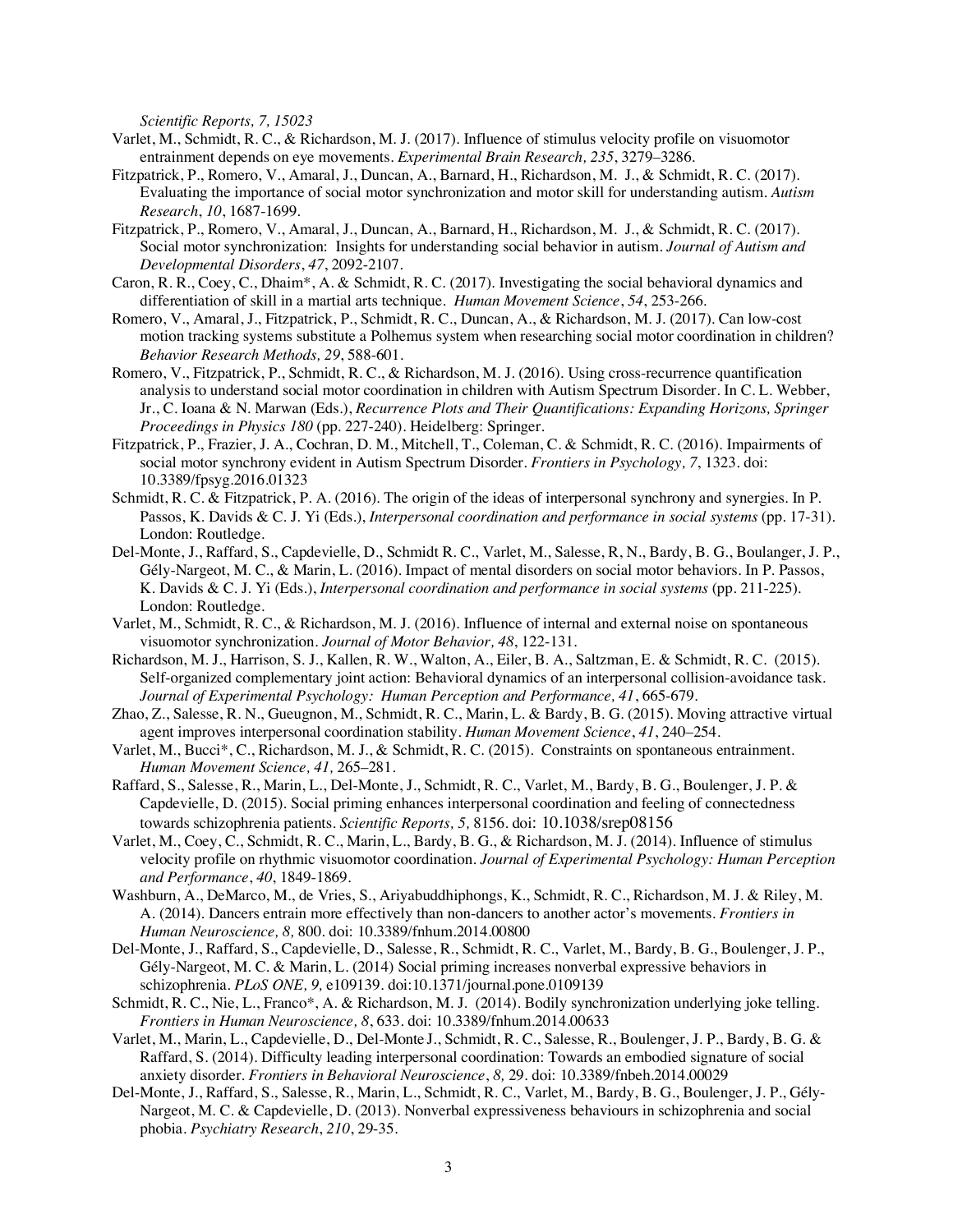- Del-Monte, J., Capdevielle, D., Varlet, M., Marin, L., Salesse, R., Schmidt, R. C., Bardy, B. G., Boulenger, J. P., Gély-Nargeot, M. C., Attal, J. & Raffard, S. (2013). Social motor coordination in unaffected relatives of schizophrenia patients: A potential intermediate phenotype. *Frontiers in Behavioral Neuroscience*, *7*:137. doi: 10.3389/fnbeh.2013.00137.
- Fitzpatrick, P. A., Diorio\*, R., Richardson, M. J., & Schmidt, R. C. (2013). Dynamical methods for evaluating the time-dependent unfolding of social coordination in children with autism. *Frontiers in Integrative Neuroscience*, *7*:12. doi: 10.3389/fnint.2013.00021.
- Marsh, K. L., Isenhower, R. W., Richardson, M. J., Helt, M., Schmidt, R. C., & Fein, D. (2013). Autism and social disconnection in interpersonal rocking. *Frontiers in Integrative Neuroscience*, *7*:4. doi: 10.3389/fnint.2013.00004
- Kijima, A., Kadota, K., Yokoyama, K., Okumura, M., Suzuki, H., Schmidt, R. C., & Yamamoto, Y. (2012). Tit-fortat switching dynamics in an interpersonal competition brings about "deadlock" synchronization of players. *PLoS ONE*, *7*, e47911. doi: 10.1371/journal.pone.0047911
- Romero, V., Coey, C., Schmidt, R. C., & Richardson, M. J. (2012). Movement coordination or movement interference: Visual tracking and spontaneous coordination modulate rhythmic movement interference. *PLoS ONE*, *7*, e44761. doi:10.1371/journal.pone.0044761
- Varlet, M., Marin, L., Issartel, J., Schmidt, R. C. & Bardy, B. G. (2012). Continuity of visual and auditory rhythms influences sensorimotor coordination. *PLoS ONE*, *7*: e44082. doi:10.1371/journal.pone.0044082
- Schmidt, R. C., Morr\*, S., Fitzpatrick, P. A., & Richardson, M. J. (2012). Measuring the dynamics of interactional synchrony. *Journal of Nonverbal Behavior*, *36*, 263-279.
- Varlet, M., Coey, C., Schmidt, R. C., & Richardson, M. J. (2012). Influence of stimulus amplitude on spontaneous visual coordination. *Human Movement Science*, *31*, 541-552*.*
- Varlet, M., Marin, L., Raffard, S., Schmidt, R. C., Capdevielle, D., Boulenger, J. P., Del-Monte J. & Bardy, B. G. (2012). Impairments of social motor coordination in schizophrenia. *PLoS ONE*, *7*, e29772. doi:10.1371/journal.pone.0029772
- Fitzpatrick, P. A., Wagman, J. B., & Schmidt, R. C. (2012). The role of action-relevant inertial properties in altering movement dynamics in a tool-use task. *Journal of Psychology*, *220*, 23-28.
- Isenhower, R. W., Marsh, K. L., Richardson, M. J., Helt, M., Schmidt, R. C., & Fein, D. (2012). Rhythmic bimanual coordination is impaired in children with autism spectrum disorder. *Research in Autism Spectrum Disorders*, *6*, 25-31.
- Schmidt, R. C., Fitzpatrick, P., Caron, R., & Mergeche\*, J. (2011). Understanding social motor coordination. *Human Movement Science*, *30*, 834-845.
- Coey, C., Varlet, M., Schmidt, R. C., & Richardson, M. J. (2011). Effects of movement stability and congruency on the emergence of spontaneous interpersonal coordination. *Experimental Brain Research*, *211*, 483-493.
- Richardson, M. J., Marsh, K. L., & Schmidt, R. C. (2010). Challenging the egocentric view of perceiving, acting, and knowing. In L. Feldman Barrett, B. Mesquita, & E. Smith (Eds), *The mind in context* (pp. 307-333). New York: Guilford Press.
- Marsh, K. L., Johnston, L., Richardson, M. J., & Schmidt, R. C. (2009). Hop off the mirror neuron bandwagon and join ours, it's less crowded! *European Journal of Social Psychology*, *39*, 1234-1235.
- Marsh, K. L., Johnston, L., Richardson, M. J., & Schmidt, R. C. (2009). Toward a radically embodied, embedded social psychology. *European Journal of Social Psychology*, *39*, 1217-1225.
- Hajnal, A., Richardson, M. J., Harrison, S. J., & Schmidt, R. C. (2009). Location but not amount of stimulus occlusion influences the stability of visuo-motor coordination. *Experimental Brain Research*, *199*, 89-93.
- Marsh, K. L., Richardson, M. J., & Schmidt, R. C. (2009). Social connection through joint action and interpersonal coordination. *Topics in Cognitive Science*, *1*, 320-339.
- Wagman, J. B., Carello, C., Schmidt, R. C. & Turvey, M. T. (2009). Is perceptual learning unimodal? *Ecological Psychology*, *21*, 37-67.
- Richardson, M. J., Campbell\*, W., & Schmidt, R. C. (2009). Movement interference during action observation as emergent coordination. *Neuroscience Letters, 449*, 117-122.
- Richardson, M. J., Lopresti-Goodman, S. M., Mancini, M., Kay, B., & Schmidt, R. C. (2008). Comparing the attractor strength of intra- and inter-personal interlimb coordination using cross-recurrence analysis. *Neuroscience Letters*, *438*, 340-345.
- Lopresti-Goodman, S. M., Richardson, M. J., Silva, P., & Schmidt, R. C. (2008). Period basin of entrainment for unintentional visual coordination. *Journal of Motor Behavior, 40*, 3-8.
- Schmidt, R. C., & Richardson, M. J. (2008). Dynamics of interpersonal coordination. In A. Fuchs & V. Jirsa (Eds.), *Coordination: Neural, Behavioral and Social Dynamics* (pp. 281-308). Heidelberg: Springer-Verlag.
- Haveran, L. A., Novitsky, Y. W., Czerniach, D. R., Kaban, G. K., Taylor, M., Gallagher-Dorval, K., Schmidt, R., Kelly, J. J., & Litwin, D. E. M. (2007). Optimizing laparoscopic task efficiency: the role of camera and monitor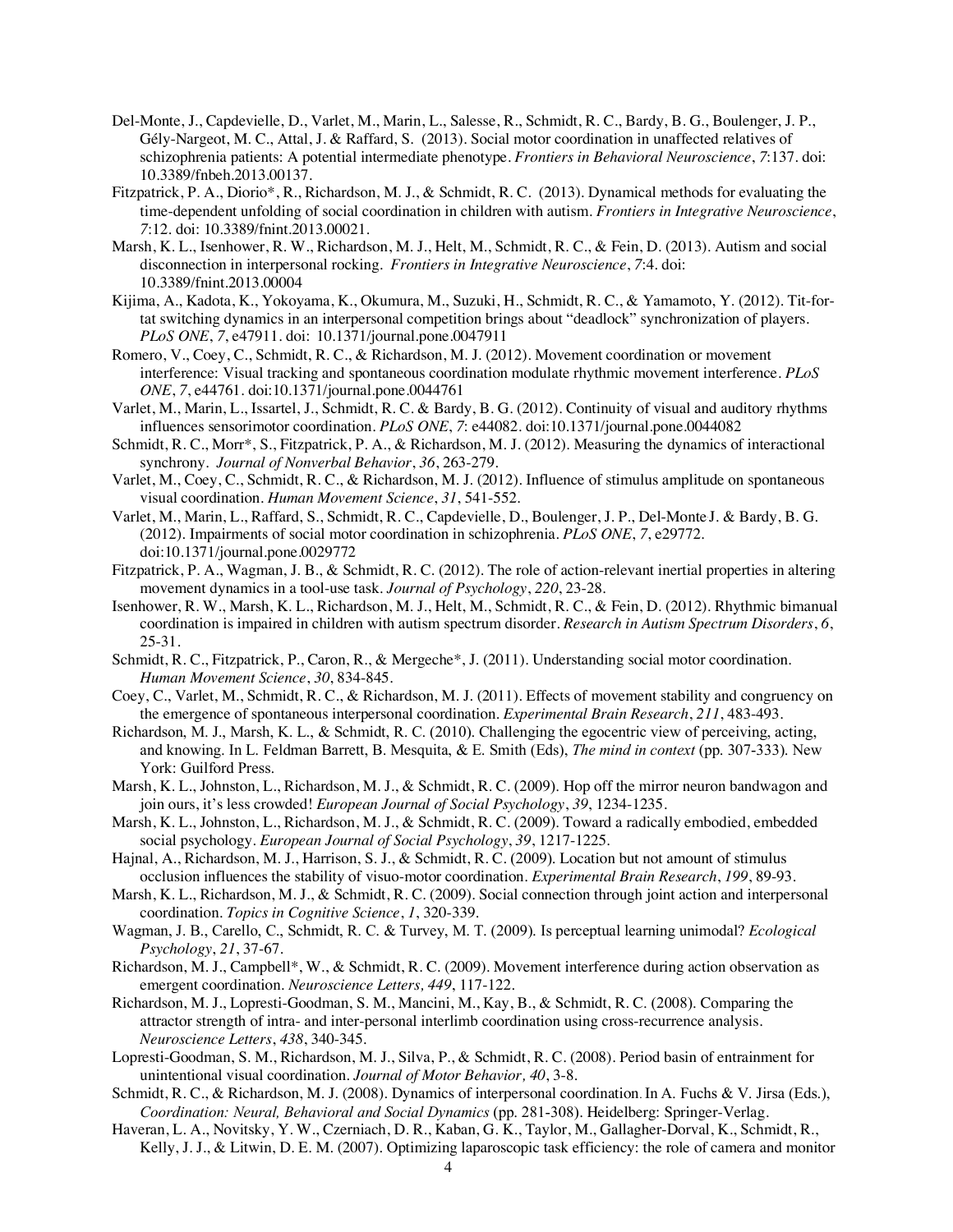positions. *Surgical Endoscopy*, *21*, 980-984.

Richardson, M. J., Marsh, K. L., Isenhower, R., Goodman, J., & Schmidt, R. C. (2007a). Rocking together: Dynamics of intentional and unintentional interpersonal coordination. *Human Movement Science*, *26*, 867-891*.*

Schmidt, R. C. (2007). Apprehending the absent present. *Journal of Anthropological Psychology*, *18*, 33-36*.*

- Schmidt, R. C., Richardson, M. J., Arsenault\*, C. A., & Galantucci, B. (2007). Visual tracking and entrainment to an environmental rhythm. *Journal of Experimental Psychology: Human Perception and Performance*, *33*, 860- 870.
- Schmidt, R. C. (2007). Scaffolds for social meaning. *Ecological Psychology*, *19*, 137-151*.*
- Richardson, M. J., Schmidt, R. C., & Kay, B. A. (2007b). Distinguishing the noise and attractor strength of coordinated limb movements using recurrence analysis. *Biological Cybernetics*, *96*, 59-78.
- Marsh, K. L., Richardson, M. J., Baron, R. M., & Schmidt, R. C. (2006). Contrasting approaches to perceiving and acting with others. *Ecological Psychology*, *18*, 1-37.
- Richardson, M. J., Marsh, K. L.*,* & Schmidt, R. C. (2005). Effects of visual and verbal interaction on unintentional interpersonal coordination*. Journal of Experimental Psychology: Human Perception and Performance*, *31*, 62- 79.
- Carello, C., LeVasseur\*, V., & Schmidt, R. C. (2002). Movement sequencing and phonological fluency in (putatively) nonimpaired readers. *Psychological Science*, *13*, 376-380.
- Burton, G. A. & Schmidt, R. C. (Eds.) (2001). *Studies in perception and action VI*. Mahwah, NJ: Erlbaum.
- Zaal, F. T., Bingham, G. P., & Schmidt, R. C. (2000). Visual perception of relative phase and phase variability. *Journal of Experimental Psychology: Human Perception and Performance, 26*, 1209-1220.
- Schmidt, R. C., O'Brien, B., & Sysko\*, R. (1999). Self-organization in between-person cooperative tasks and possible applications for sport. *International Journal of Sport Psychology*, *30*, 558-579.
- Bingham, G. P., Schmidt, R. C., & Zaal, F. T. (1999). Visual perception of relative phasing of human limb movements. *Perception and Psychophysics*, *61*, 246-258.
- Goldfield, E. C., Schmidt, R. C., & Fitzpatrick, P. A. (1999). Coordination of infant breathing. *Ecological Psychology*, 11, 209-232.
- Goldfield, E. C., Wolff, P. H., & Schmidt, R. C. (1999a). Dynamics of oral-respiratory coordination in full-term and preterm infants: I. Comparisons at 38 to 40 weeks postconceptional age. *Developmental Science, 2*, 363-373.
- Goldfield, E. C., Wolff, P. H., & Schmidt, R. C. (1999b). Dynamics of oral-respiratory coordination in full-term and preterm infants: II. Continuing effects at 3 months post-term. *Developmental Science, 2*, 374-384.
- Schmidt, R. C., & O'Brien, B. (1998). Modeling interpersonal coordination dynamics: Implications for a dynamical theory of developing systems. In P. C. Molenaar & K. Newell (Eds.), *Dynamics Systems and Development: Beyond the metaphor* (pp. 221-240). Hillsdale, NJ: Erlbaum.
- Schmidt, R. C., Bienvenu, M., Fitzpatrick, P. A., & Amazeen, P. G. (1998). A comparison of within- and betweenperson coordination: Coordination breakdowns and coupling strength. *Journal of Experimental Psychology: Human Perception and Performance*, *24*, 884-900.
- Mitra, S., Riley, M. A., Schmidt, R. C. & Turvey, M. T. (1998). Vision and the levels of synergies. In L. H. Harris, & M. Jenkin (Eds.), *Vision and Action* (pp. 314-331). Cambridge: Cambridge University Press.
- Schmidt, R. C., & O'Brien, B. (1997). Evaluating the dynamics of unintended interpersonal coordination. *Ecological Psychology*, *9*, 189-206.
- Fitzpatrick, P. A., Schmidt, R. C., & Lockman, J. J. (1996). Dynamical patterns in the development of clapping. *Child Development*, *67*, 2691-2708.

Fitzpatrick, P. A., Schmidt, R. C., & Carello, C. (1996). Dynamical patterns in clapping behavior. *Journal of Experimental Psychology: Human Perception and Performance*, *22*, 707-724.

- Schmidt, R. C., & Fitzpatrick, P. A. (1996). The dynamical perspective on motor learning. In H. Zelaznik (Ed.), *Advances in motor learning and control* (pp. 195-223). Champagne, IL: Human Kinetics.
- Bingham, G. P., Rosenblum, L. D., & Schmidt, R. C. (1995). Dynamics and the orientation of kinematic forms in visual event recognition. *Journal of Experimental Psychology: Human Perception and Performance*, *21*, 1473- 1493.
- Beek, P. J., Schmidt, R. C., Morris, A. W., Sim, M.-Y., & Turvey, M. T. (1995). Linear and nonlinear stiffness and friction in biological rhythmic movements. *Biological Cybernetics*, *73*, 499-507.
- Amazeen, P. G., Schmidt, R. C., & Turvey, M. T. (1995). Frequency detuning of the phase entrainment dynamics of visually coupled rhythmic movements. *Biological Cybernetics*, *72*, 511-518.
- Schmidt, R. C., & Turvey, M. T. (1995). Models of interlimb coordination: Equilibria, local analyses, and spectral patterning. *Journal of Experimental Psychology: Human Perception and Performance*, *21*, 432-443.
- Fitzpatrick, P. A., Carello, C., Schmidt, R. C. & Corey, D. (1994). Haptic and visual perception of an affordance for upright posture. *Ecological Psychology*, *6*, 265-287.

Schmidt, R. C., & Turvey, M. T. (1994). Phase-entrainment dynamics of visually coupled rhythmic movements.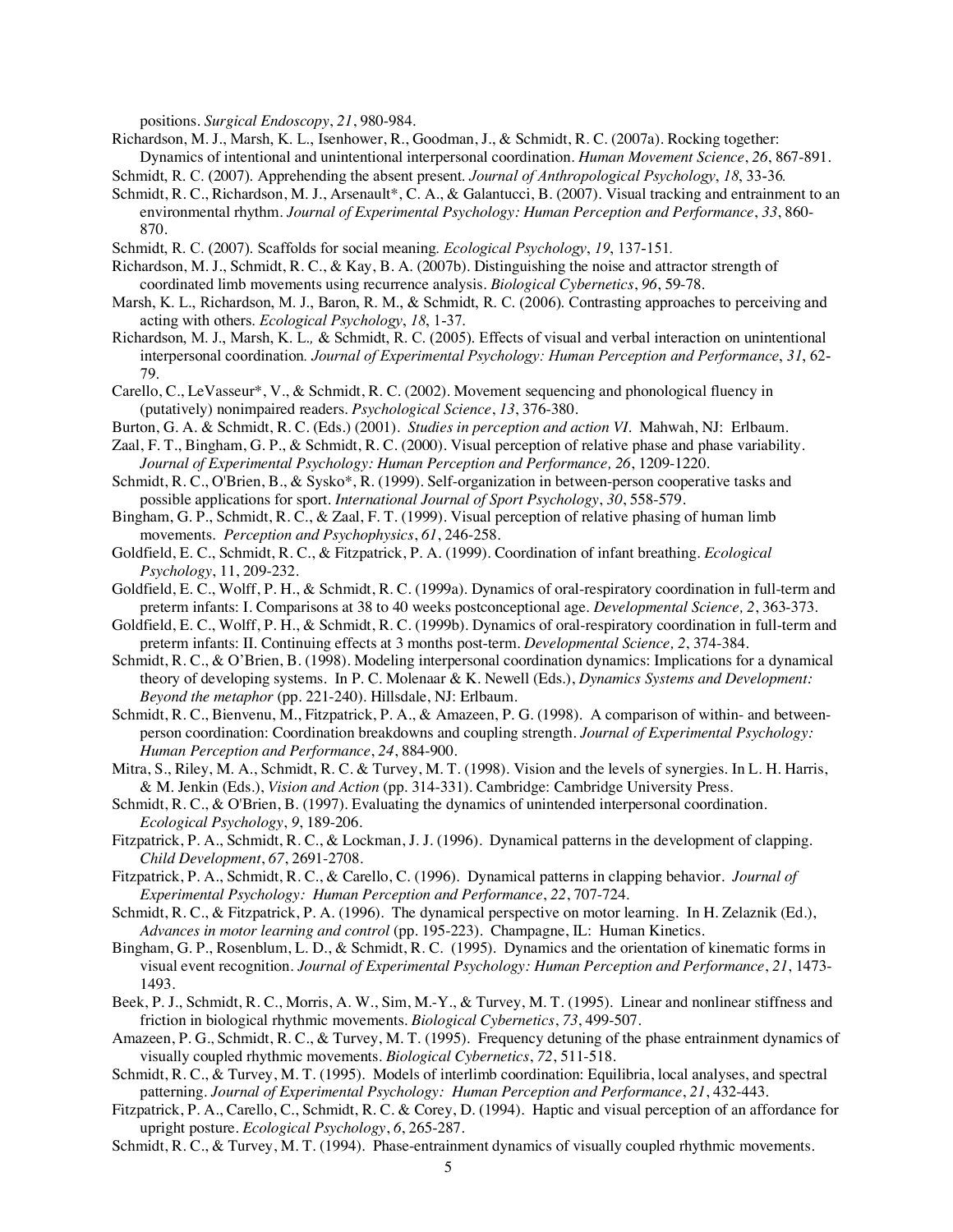*Biological Cybernetics*, *70*, 369-376.

- Turvey, M. T., & Schmidt, R. C. (1994). A low-dimensional nonlinear dynamic governing interlimb rhythmic coordination. In S. Swinnen, H. Heuer, J. Massion, & P. Casaer (Eds.), *Interlimb coordination: Neural, dynamical and cognitive constraints* (pp. 277-300)*.* San Diego: Academic Press.
- Schmidt, R. C., Christianson\*, N., Carello, C., & Baron, R. (1994). Effects of social and physical variables on between-person visual coordination. *Ecological Psychology*, *6,* 159-183.
- Turvey, M. T., Schmidt, R. C., & Beek, P. J. (1993). Fluctuations in interlimb rhythmic coordinations. In K. Newell, & D. Corcas (Eds.), *Variability in motor control* (pp. 381-411). Chicago: Human Kinetics.
- Kadar, E., Schmidt, R. C., & Turvey, M. T. (1993). Constants underlying frequency changes in biological rhythmic movements. *Biological Cybernetics*, *68*, 421-430.
- Schmidt, R. C., Shaw, B. K., & Turvey, M. T. (1993). Coupling dynamics in interlimb coordination. *Journal of Experimental Psychology: Human Perception and Performance*, *19*, 397-415.
- Beek, P. J., Turvey, M. T., & Schmidt, R. C. (1992). Autonomous and nonautonomous dynamics in coordinated rhythmic movements. *Ecological Psychology*, *4*, 65-95.
- Sternad, D., Turvey, M. T., & Schmidt, R. C. (1992). Average phase difference theory and 1:1 phase entrainment in interlimb coordination. *Biological Cybernetics*, *67*, 223-231.
- Schmidt, R. C., & Turvey, M. T. (1992). Long term consistencies in assembling coordinated rhythmic movements. *Human Movement Science*, *11*, 349-376.
- Schmidt, R. C., Treffner, P. J., Shaw, B. K., & Turvey, M. T. (1992). Dynamical aspects of learning an interlimb rhythmic coordination. *Journal of Motor Behavior*, *24*, 67-82.
- Schmidt, R. C., Beek, P. J., Treffner, P. J., & Turvey, M. T. (1991). Dynamical substructure of coordinated rhythmic movements. *Journal of Experimental Psychology: Human Perception and Performance*, *17*, 635- 651.
- Bingham, G. P., Schmidt, R. C., Turvey, M. T., & Rosenblum, L. D. (1991). Task dynamics and resource dynamics in the assembly of a coordinated rhythmic activity. *Journal of Experimental Psychology: Human Perception and Performance*, *17*, 359-381.
- Schmidt, R. C., Treffner, P. J., & Turvey, M. T. (1991). Neural networks and the first and second rounds of theorizing on Bernstein's problem. *Human Movement Science*, *10*, 117-131.
- Kugler, P. N., Turvey, M. T., Schmidt, R. C., & Rosenblum, L. D. (1990). Investigating a nonconservative invariant of motion in coordinated rhythmic movements. *Ecological Psychology*, *2*, 151-189.
- Schmidt, R. C., Carello, C., & Turvey, M. T. (1990). Phase transitions and critical fluctuations in the visual coordination of rhythmic movements between people. *Journal of Experimental Psychology: Human Perception and Performance*, *16*, 227-247.
- Turvey, M. T., Saltzman, E. L., & Schmidt, R. C. (1990). Dynamics and task-specific coordinations. In N. I. Badler, B. A. Barsky, & D. Zeltzer (Eds.), *Making them move* (pp. 157-170). Palo Alto, CA: Morgan Kaufmann.
- Turvey, M. T., Schmidt, R. C., & Rosenblum, L. D. (1989). "Clock" and "Motor" components in absolute coordination of rhythmic movements. *Neuroscience*, *33*, 1-10.
- Bingham, G. P., Schmidt, R. C., & Rosenblum, L. D. (1989). Hefting for a maximum distance throw: A smart perceptual mechanism. *Journal of Experimental Psychology: Human Perception and Performance*, *15*, 507- 528.
- Schmidt, R. C., & Turvey, M. T. (1989). Absolute coordination: An ecological perspective. In S. A. Wallace (Ed.), *Perspectives on the coordination of movement* (pp. 123-156). Amsterdam: North-Holland.
- Turvey, M. T., Schmidt, R. C., Rosenblum, L. D., & Kugler, P. N. (1988). On the time allometry of coordinated rhythmic movements. *Journal of Theoretical Biology*, *130*, 285-325.
- Brady, S., Mann, V., & Schmidt, R. C. (1987). Errors in short-term memory of good and poor readers. *Memory and Cognition*, *15*, 444-453.
- Turvey, M. T., Rosenblum, L. D., Schmidt, R. C., & Kugler, P. N. (1986). Fluctuations and phase symmetry in coordinated rhythmic movement. *Journal of Experimental Psychology: Human Perception and Performance*, *12*, 564-583.

#### *Published Conference Proceedings*

- Richardson, M. J., Kallen, R. W., Nalepka, P., Harrison, S. J., Lamb, M., Chemero, A., Saltzman, E., & Schmidt, R. C. (2016). Modeling embedded interpersonal and multiagent coordination. In V. M. Munoz, O. Gusikhin, & V. Chang (Eds.), *Proceedings of the 1st international conference on complex information systems (COMPLEXIS)* (pp. 155-164). Setubal, Portugal: Scitepress.
- Romero, V., Amaral, J., Fitzpatrick, P., Schmidt, R. C. & Richardson, M. J. (2015). Capturing social motor coordination: A comparison of the Microsoft Kinect, video-motion analysis and the Polhemus Latus motion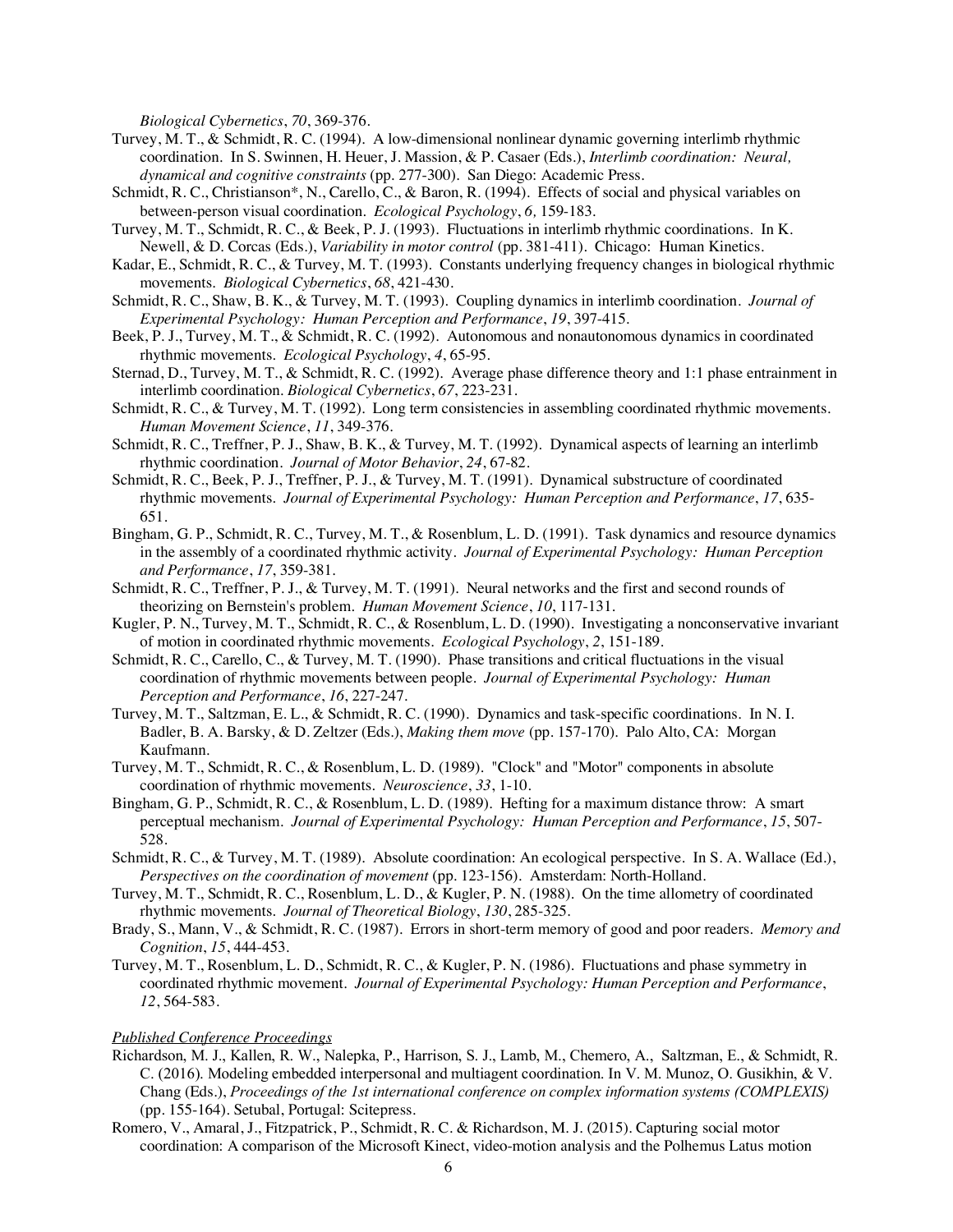tracking system. In D. C. Noelle, R. Dale, A. S. Warlaumont, J. Yoshimi, T. Matlock, C. D. Jennings & P. P. Maglio (Eds.), Proceedings of the 37th Annual Meeting of the Cognitive Science Society. Austin, TX: Cognitive Science Society.

- Fitzpatrick, P., Schmidt, K., Romero, V., Amaral, J., Richardson, M. J., & Schmidt, R. C. (2015). Perceiving movement synchronization differences in Autism. In J. A. Weast-Knapp, M. Malone, & D. H. Abney, *Studies in Perception and Action XIII*. New York, NY: Psychology Press, Taylor & Francis Group.
- Fitzpatrick, P., Mitchell, T., Frazier, J., Cochran, D., Coleman, C. & Schmidt, R. C. (2015). Exploring the behavioral and neural processes underlying social synchronization of individuals with and without social deficits. In J. A. Weast-Knapp, M. Malone, & D. H. Abney, *Studies in Perception and Action XIII*. New York, NY: Psychology Press, Taylor & Francis Group.
- Schmidt, R. C., & Fitzpatrick, P. A. (2014). Understanding the motor dynamics of interpersonal interactions. *Proceedings of the 2014 IEEE International Conference on Systems, Man and Cybernetics (SMC), 760 - 764*
- Fitzpatrick, P., Romero, V., Amaral, J., Richardson, M. J., & Schmidt, R. C. (2013). Is social competence a multidimensional construct? Motor and cognitive components in autism. In T. Davis, P. Passos, M. Dicks & J. A. Weast-Knapp (Eds.), *Studies in Perception & Action XII* (pp. 1-4). New York, NY: Psychology Press, Taylor & Francis Group.
- Hallahan, M., Borders\*, J., & Schmidt, R. C. (2013). Does motor synchrony really create interpersonal cooperation? In T. Davis, P. Passos, M. Dicks & J.A. Weast-Knapp (Eds.), *Studies in Perception & Action XII* (pp. 24-28). New York, NY: Psychology Press, Taylor & Francis Group.
- Del-Monte, J., Varlet, M., Raffard, S., Capdevielle, D., Salesse, R. N., Schmidt, R. C., Bardy, B., Boulenger, J-P., & Marin, L. (2013). Social motor coordination in unaffected relatives of schizophrenia patients: a new endophenotype ? In T. Davis, P. Passos, M. Dicks & J. A. Weast-Knapp (Eds.), *Studies in Perception & Action XII* (pp. 24-28). New York, NY: Psychology Press, Taylor & Francis Group.
- Salesse, R. N., Del-Monte, J., Raffard, S., Capdevielle, D., Varlet, M., Schmidt, R. C., Boulenger, J-P., Bardy, B., & Marin, L. (2013). Effect of social priming on interpersonal coordination: a comparative study with schizophrenia patients. In T. Davis, P. Passos, M. Dicks & J. A. Weast-Knapp (Eds.), *Studies in Perception & Action XII* (pp. 38-41). New York, NY: Psychology Press, Taylor & Francis Group.
- Fitzpatrick, P. A., Diorio\*, R., Richardson, M. J., & Schmidt, R. C. (2012). Exploring the role of interpersonal motor coordination in the breakdown of shared representations in Autism Spectrum Disorder (ASD). *Journal of Sport and Exercise Psychology*, 34 (supplement), S20-21.
- Richardson, M. J., Kallen, R. W., Coey, C., Harrison, S. J., & Schmidt, R. C. (2012). Interpersonal and team coordination: Perception-action processing vs. perception-action dynamics. *Journal of Sport and Exercise Psychology*, 34 (supplement), S20.
- Schmidt, R. C. (2012). Creating a dialog between perspectives on interpersonal motor coordination. *Journal of Sport and Exercise Psychology*, 34 (supplement), S19-20.
- Richardson, M. J., Harrison, S. J., May, R., Kallen, R. W. & Schmidt, R. C. (2011). Self-organized complementary coordination: Dynamics of an interpersonal collision-avoidance task. *BIO Web of Conferences*, *1*, 00075. doi: 10.1051/bioconf/20110100075
- Varlet, M., Marin, L., Raffard, S., Schmidt, R. C., Capdevielle, D., Boulenger, J. P., Del-monte, J. & Bardy, B. G.(2011). Disorders of social motor coordination in schizophrenia. *BIO Web of Conferences*, *1*, 00091. http://dx.doi.org/10.1051/bioconf/20110100091
- Schmidt, R. C., Bucci\*, C. & Richardson, M. J. (2011). Constraints on spontaneous entrainment. *BIO Web of Conferences, 1*, 00081. doi: http://dx.doi.org/10.1051/bioconf/20110100081
- Coey, C. A., Varlet, M., Schmidt, R. C., Richardson, M. J. (2011). Agency and rhythmic coordination: Are we naught but moving dots? In L. Carlson, C. Hölscher, & T. Shipley (Eds.), *Proceedings of the 33rd Annual Conference of the Cognitive Science Society* (pp. 172 - 177). Austin, TX: Cognitive Science Society.
- Varlet, M., Marin, L., Issartel, J., Schmidt, R. C. & Bardy, B. G. (2011). Sensorimotor synchronization with discrete or continuous slow stimulus. In E. Charles & L. J. Smart (Eds.), *Studies in Perception and Action XI*. Mahwah, NJ: Lawrence Erlbaum Associates.
- Salesse, R. N., Ntolopoulou, M., Schmidt, R. C., Lagarde, J., Chaminade, T. & Marin, L. (2011). "Do what I say, not what I do": Increased motor resonance with real than artificial agent during non-instructed coordination task. In E. Charles & L. J. Smart (Eds.), *Studies in Perception and Action XI*. Mahwah, NJ: Lawrence Erlbaum Associates.
- Schmidt, R. C. & Morr\*, S. (2010). Coordination dynamics of natural social interactions. *International Journal of Sport Psychology*, *41*, 105-106.
- Isenhower, R. W, Marsh, K. L., Silva, P. L., Richardson, M. J., & Schmidt, R. C. (2009). The inter- and intrapersonal coordination in autistic and typically-developing children. In J. B. Wagman & C. C. Pagano (Eds.), *Studies in perception and action X.* Mahwah, NJ: Lawrence Erlbaum Associates.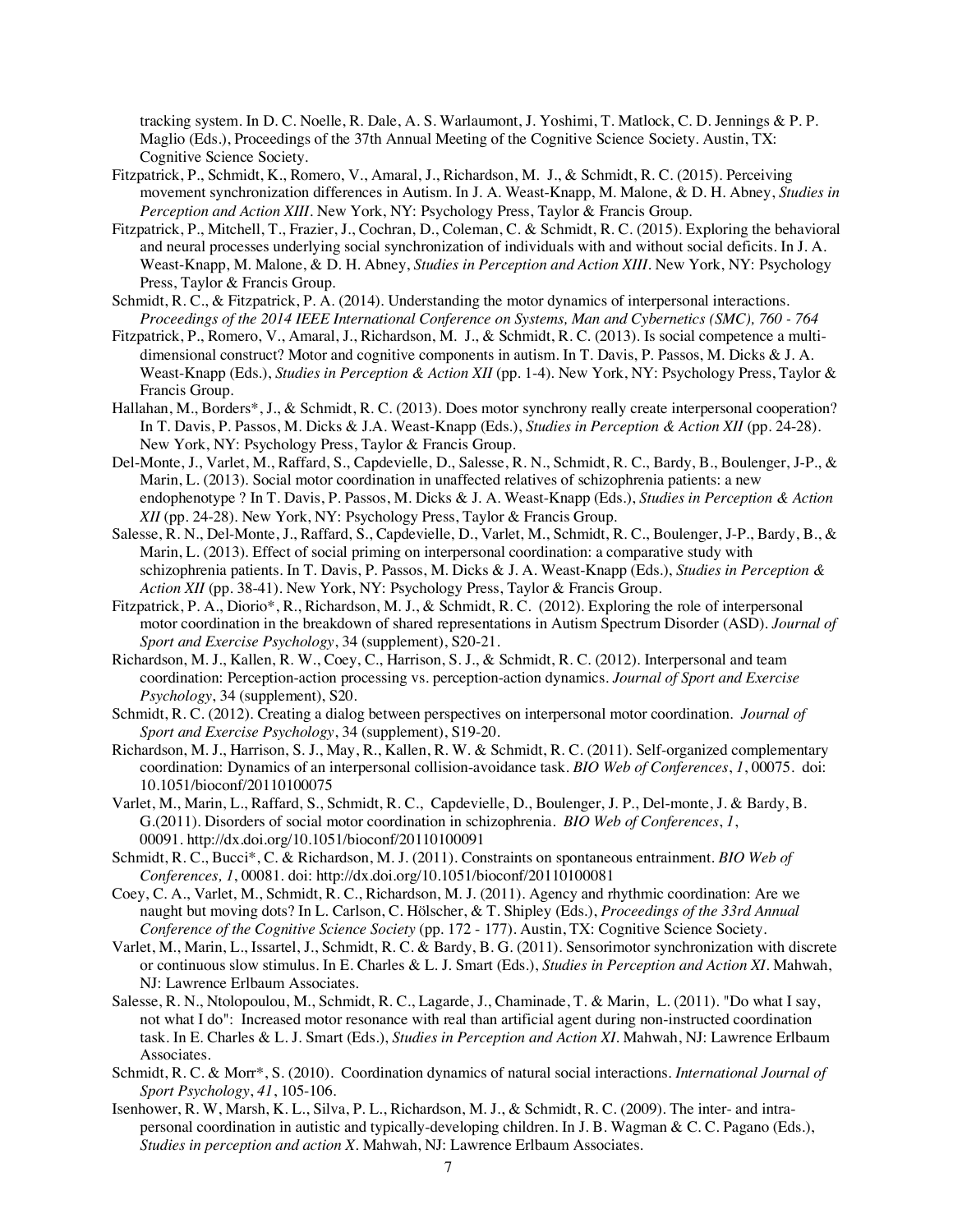- Lopresti-Goodman, S. M., Mancini, M., Schmidt, R. C., Kay, B., & Richardson, M. J. (2007). Comparing the attractor strength of intra- and inter-personal interlimb coordination. In S. Cummins-Sebree, M. Riley, & K. Shockley (Eds.), *Studies in perception and action IX: Fourteenth International Conference on Perception and Action* (pp. 83-86). Mahwah, NJ: Lawrence Erlbaum Associates.
- GoodmanJ. R. L., Isenhower, R. W, Marsh, K. L., Schmidt, R. C., & Richardson, M. J. (2005). The interpersonal phase entrainment of rocking chair movements. In H. Heft & K. L. Marsh (Eds*.), Studies in perception and action VIII: Thirteenth International Conference on Perception and Action* (pp. 49-53). Mahwah, NJ: Lawrence Erlbaum Associates.
- Schmidt, R. C. & Rhodes, T. (2002). Short and long time scale components of rhythmic movement variability. *Abstracts of the Psychonomic Society*, Vol. 7, 157.
- Schmidt, R. C. (1998). Dynamical models of coordinated rhythmic movements. *Journal of Sport and Exercise Psychology*, 20 (supplement), S51.
- Zaal, F. T. & Schmidt, R. C. (1997). Visual perception of the relative phase of human limb movements. In M. Schmuckler (Ed.), *Studies in Perception and Action IV: Posters presented at the 9th International Conference on Perception and Action*. Hillsdale, NJ: Erlbaum.
- Schmidt, R. C. & McGregor\*, K. (1997). The auditory coordination of between-person rhythmic movements. In M. Schmuckler (Ed.), *Studies in Perception and Action IV: Posters presented at the 9th International Conference on Perception and Action*. Hillsdale, NJ: Erlbaum.
- Zaal, F.T., Bingham, G.P. & Schmidt, R. C. (1996). Visual perception of mean relative phase and phase variability. *Abstracts of the Psychonomic Society*, Vol. 1, 26.
- Bingham, G.P., Schmidt, R.C. & Zaal, F. (1996). Visual perception of relative phase. *Abstracts of the Psychonomic Society*, Vol. 1, 39.
- O'Brien, B. & Schmidt, R. C. (1995). The dynamics of unintentional interpersonal entrainment. In Benoit Bardy, Reinoud Bootsma & Yves Guiard (Eds.), *Studies in Perception and Action III: Posters presented at the 8th International Conference on Event Perception and Action*. Hillsdale, NJ: Erlbaum.
- Schmidt, R. C., Corey, D., Fitzpatrick, P. & Riley, M. (1995). The oscillatory basis of Fitts' law. In Benoit Bardy, Reinoud Bootsma & Yves Guiard (Eds.), *Studies in Perception and Action III: Posters presented at the 8th International Conference on Event Perception and Action*. Hillsdale, NJ: Erlbaum.
- Schmidt, R. C., Christianson\*, N. & Carello, C. (1993). Effects of social and physical variables on between-person coordination. In S. Stavros Valenti & J. B. Pittenger (Eds.), *Studies in Perception and Action II: Posters presented at the 7th International Conference on Event Perception and Action*. Hillsdale, NJ: Erlbaum.
- Fitzpatrick, P. A., Schmidt, R. C., Carello, C., & Turvey, M. T. (1991). Exploratory movements underlying the haptic perception of orientation. In P. J. Beek, R. J. Bootsma, & P. C. W. van Wieringen (Eds.), *Studies in Perception and Action I: Posters presented at the 6th International Conference on Event Perception and Action*. Amsterdam: Rodopi.
- Kadar, E. E., Schmidt, R. C., & Turvey, M. T. (1991). Holonomic constraints on coordinated rhythmic movements. In P. J. Beek, R. J. Bootsma, & P. C. W. van Wieringen (Eds.), *Studies in Perception and Action I: Posters presented at the 6th International Conference on Event Perception and Action*. Amsterdam: Rodopi.

#### *Papers under review*

- Lampi, A., Fitzpatrick, P. A., Romero, V., Amaral, J., & Schmidt, R. C. Understanding the influence of social and motor context on the co-occurring frequency of restrictive and repetitive behaviors in autism. *Journal of Autism and Developmental Disabilities*.
- Dellapiazza, F., Baghdadli, A., Schmidt, R. C., Vernhet, C., Miot, S., & Blanc, N. Are there links between sensory processing, adaptive behaviours, and attention in children having an ASD? A systematic review. *Psychiatry Research.*

Schmidt, R. C. & Fitzpatrick, P. Embodied synchronization and complexity in a verbal interaction.

Fitzpatrick, P., Mitchell, T., Kennedy, D., Frazier, J. & Schmidt, R. C. Alpha band signatures of social synchrony.

#### *Papers in preparation*

Richardson, M. J., Kallen, R. W., Harrison, S. J., Saltzman, E., & Schmidt, R. C. Modeling the dynamics of joint action and social movement coordination.

## **PRESENTATIONS**

#### *Invited Papers/Colloquia*

Schmidt, R. C. & Fitzpatrick, P. A. Social motor coordination as a means for understanding social competence in pathology. Invited colloquium at Commonwealth Research Center, Beth Israel Deaconess Medical Center,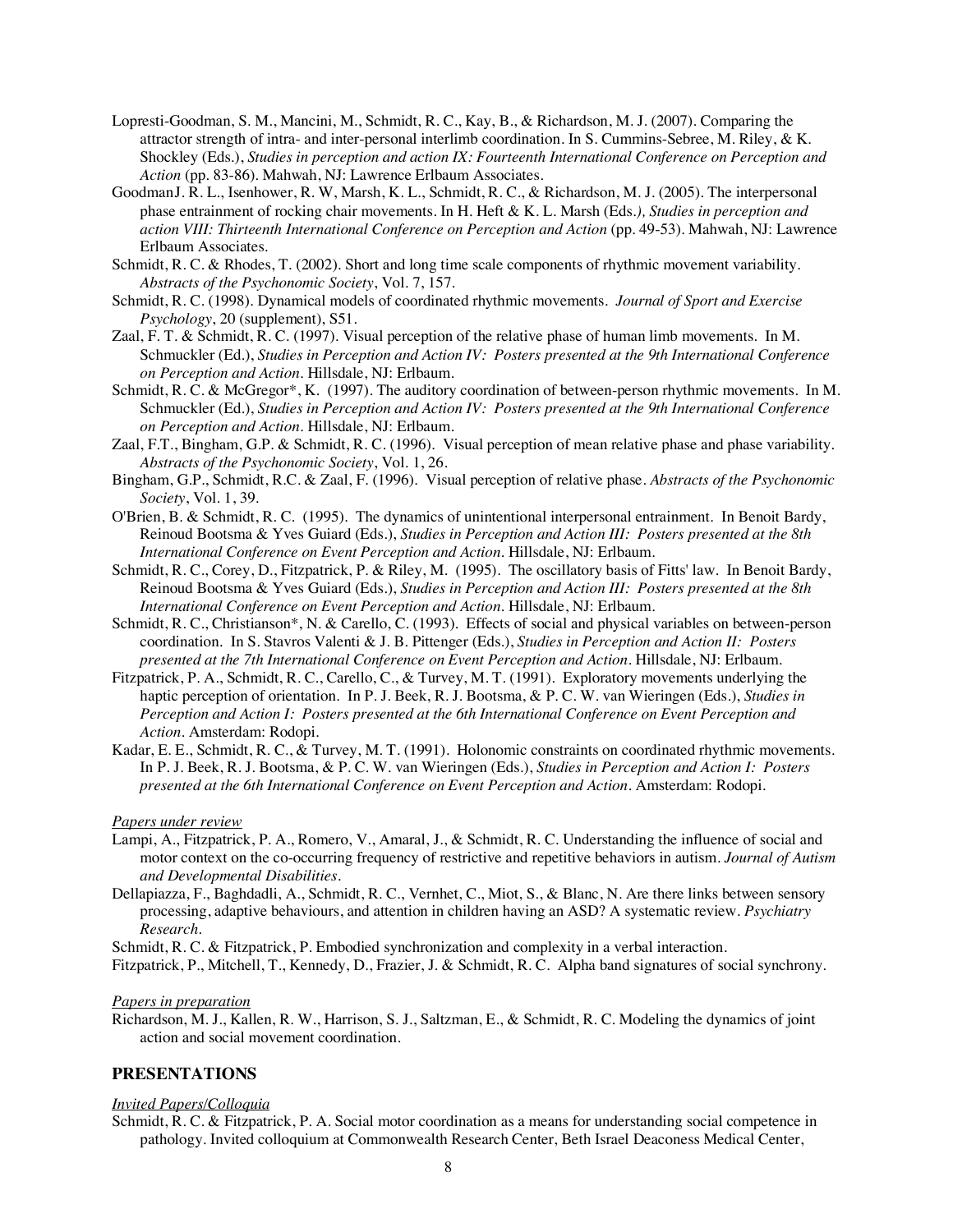Boston, MA, March 2018.

- Schmidt, R. C. Motricity and social synchronization in ASD. Invited paper presented at the ELENA Workshop : Déterminants des évolutions dans l'autisme at CHU Montpellier, Montpellier University, Montpellier, France, September 2017.
- Fitzpatrick, P. A. & Schmidt, R. C. Social motor coordination as a means for understanding social competence in pathology. Invited colloquium for Grand Rounds, University of Massachusetts Medical School, Worcester, MA, October 2016.
- Schmidt, R. C. & Fitzpatrick, P. A. Means of understanding social competence in Autism Spectrum Disorder. Invited paper presented at the AlterEgo European Workshop: Contemporary Technologies for Mental Health, University of Montpellier, Montpellier, France, September 2016.
- Schmidt, R. C. Breaking symmetry in conversation. Invited paper presented at the 14th European Workshop on Ecological Psychology, Groningen, Netherlands, July 2016.
- Schmidt, R. C. Intentional and unintentional social motor coordination in schizophrenia. Invited paper presented in a symposium entitled "Potential Biomarkers of Social Cognition in Autism and Schizophrenia" at the 62nd Annual Meeting of the American Academy of Child and Adolescent Psychiatry in San Antonio, TX, October 2015.
- Schmidt, R. C. Multi-scaled coordination dynamics in natural interpersonal tasks. Invited paper presented at Conference on Complex Systems, Tempe, AZ, October 2015.
- Schmidt, R. C., Fitzpatrick, P., Roulier\*, S. & Carley\*, C. Grounding fractal scaling in structured conversation tasks. Invited paper presented at The Guy Van Orden UConn Workshop on Cognition and Dynamics X, University of Connecticut, Storrs, CT, August 2015.
- Schmidt, R. C. Social Motor Coordination: A Means for Understanding Social Competence in Autism and Schizophrenia. Invited colloquium the University Department of Adult Psychiatry, Hopital de la Colombiere, CHU Montpellier, Montpellier University, Montpellier, France, April 17, 2015.
- Schmidt, R. C. Interpersonal coordination dynamics: Intermittency, symmetry breaking and time scales. Invited colloquium the EuroMov Center, University of Montpellier, Montpellier, France, April 16, 2015.
- Caron, R. R., Coey, C., Dhaim\*, A. & Schmidt, R. C. Competitive sport tasks. Invited paper at the Modeling Social Coordination & Joint-Action Workshop, Center for Cognition, Action & Perception University of Cincinnati, Feb 27-28th, 2015.
- Schmidt, R. C. & Richardson, M. J. Structured conversational interactions. Invited paper at Modeling Social Coordination & Joint-Action Workshop, Center for Cognition, Action & Perception University of Cincinnati, Feb 27-28th, 2015.
- Schmidt, R. C. Interpersonal coordination dynamics: Intermittency, symmetry breaking and time scales. Invited colloquium at the Center for the Ecological Study of Perception and Action, University of Connecticut, Storrs, CT, February 20, 2015.
- Schmidt, R. C. & Fitzpatrick, P. Understanding the motor dynamics of interpersonal interactions. Invited paper presented at *2014 IEEE International Conference on Systems, Man, and Cybernetics*, San Diego, CA, October 2014.
- Nie, L. & Schmidt, R. C. Interactional synchrony underlying joke telling. Invited paper presented at The Guy Van Orden UConn Workshop on Cognition and Dynamics IX, University of Connecticut, Storrs, CT, August 2014.
- Nie, L. & Schmidt, R. C. Bodily synchronization underlying joke telling. Invited colloquium at the Center for the Ecological Study of Perception and Action, University of Connecticut, Storrs, CT, April 2014.
- Schmidt, R. C., Fitzpatrick, P. & Marin, L. What do autism and schizophrenia tell us about modeling behavioral dynamics? Invited paper presented at The Guy Van Orden UConn Workshop on Cognition and Dynamics VIII, University of Connecticut, Storrs, CT, August 2013.
- Schmidt, R. C. & Fitzpatrick, P. Advancing understanding of social motor coordination in schizophrenia and autism using dynamical measures. Invited colloquium at Center for Comparative NeuroImaging, University of Massachusetts Medical School, Worcester, MA, September 2012.
- Schmidt, R. C. Creating a dialog between perspectives on interpersonal motor coordination. Invited paper presented at the Conference of the North American Society for the Psychology of Sport and Physical Activity, Honolulu, Hawaii, June 2012.
- Schmidt, R. C. Evaluating dynamical synchrony in structured conversation tasks. Invited colloquium at Center for Cognition, Action and Perception, University of Cincinnati, Cincinnati, OH, April 2012.
- Schmidt, R. C. Evaluating social motor dynamics: Natural tasks and new methods. Invited colloquium at Center for Cognitive Systems, University of Toulouse, Toulouse, France, March 2012.
- Schmidt, R. C. Evaluating social motor dynamics: Natural tasks and new methods. Invited colloquium at the Department of Cognitive, Linguistic and Psychological Science, Brown University, Providence, RI, February 2012.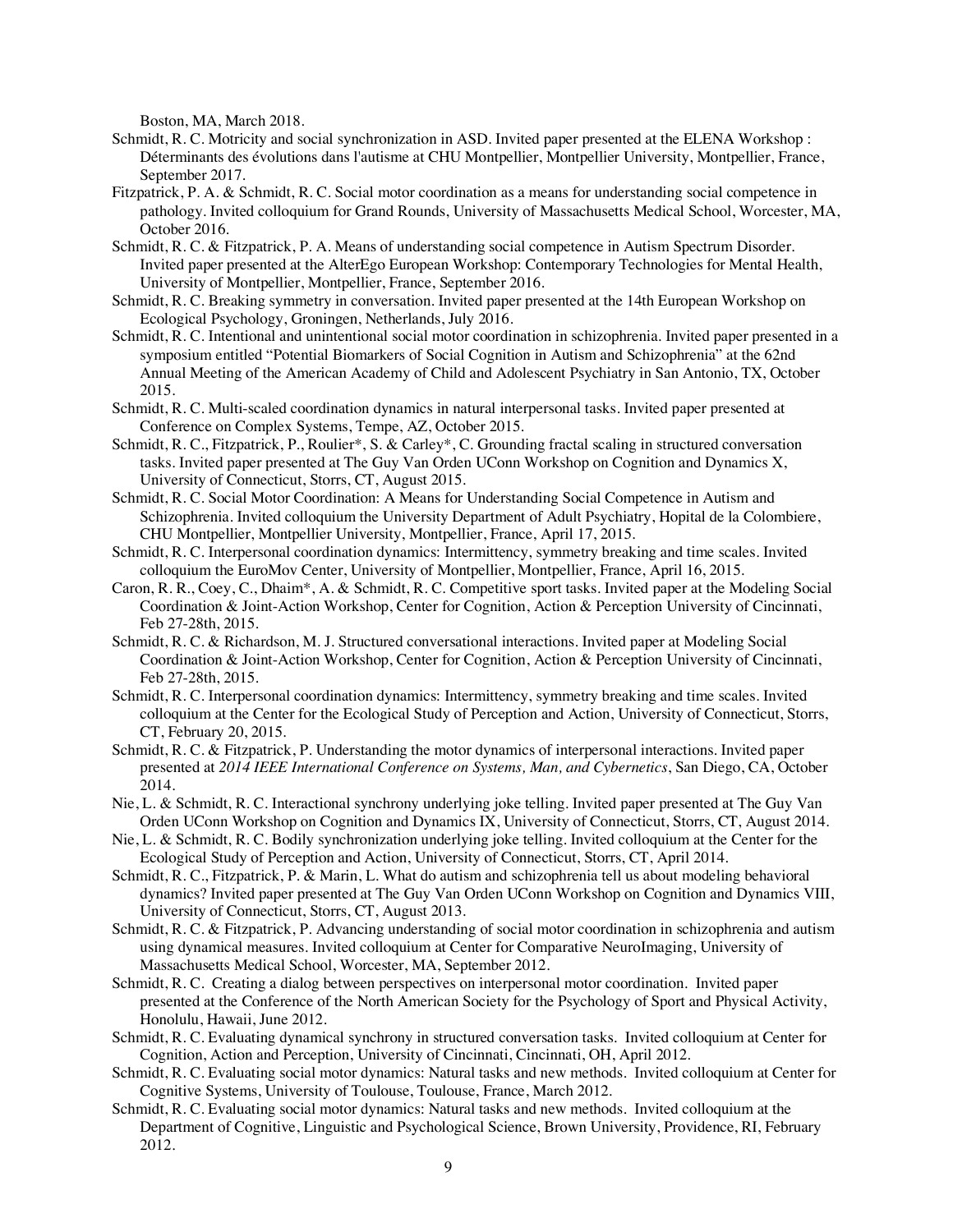- Richardson, M. J., & Schmidt, R. C. The dynamics of movement interference. Invited paper presented at the  $16<sup>*</sup>$ International Conference on Perception and Action, Ouro Preto, Brazil, July 2011.
- Schmidt, R. C. Social motor coordination: Coordinated bodies, coordinated minds. Invited colloquium at the Center for Human Movement Sciences, University of Groningen, Groningen, Netherlands, October, 2010.
- Schmidt, R. C. Social motor coordination: Coordinated bodies, coordinated minds. Invited colloquium at the Faculty of Human Movement Sciences, VU University, Amsterdam, Netherlands, October, 2010.
- Schmidt, R. C. Sharing Time and Sharing Minds: The Dynamics and Import of Social Motor Coordination. Invited brownbag colloquium at the College of the Holy Cross, Worcester, MA, October, 2009.
- Schmidt, R. C. Sharing minds: Synchronization and mental connectedness. Lecture given as part of master class entitled Sharing Time and Sharing Minds: The Dynamics and Import of Social Motor Coordination at Technical University of Lisbon, Lisbon, Portugal, June, 2009.
- Schmidt, R. C. Sharing meanings: Social affordances. Lecture given as part of master class entitled Sharing Time and Sharing Minds: The Dynamics and Import of Social Motor Coordination at Technical University of Lisbon, Lisbon, Portugal, June, 2009.
- Schmidt, R. C. Sharing time II: Constraints on synchronization dynamics. Lecture given as part of master class entitled Sharing Time and Sharing Minds: The Dynamics and Import of Social Motor Coordination at Technical University of Lisbon, Lisbon, Portugal, June, 2009.
- Schmidt, R. C. Sharing time I: Social synchronization dynamics. Lecture given as part of master class entitled Sharing Time and Sharing Minds: The Dynamics and Import of Social Motor Coordination at Technical University of Lisbon, Lisbon, Portugal, June, 2009.
- Schmidt, R. C. Understanding social motor coordination. Keynote paper presented at the 2009 European Workshop on Movement Science, Lisbon, Portugal, June, 2009.
- Schmidt, R. C. Panelist in symposium on how to apply to graduate schools to study human movement science. 5ème journée de l'Ecole Doctorale Sciences du Mouvement Humain, Marseille, France, May 2009
- Schmidt, R. C. Dynamic patterns of social motor coordination. Invited colloquium at the Laboratoire de Efficience et Déficience Motrice, University of Montpellier 1, Montpellier, France, May, 2009.
- Schmidt, R. C. Deconstructing interpersonal synchrony. Paper presented at A Natural-Physical Perspective on Perception-Action-Cognition: The Turvey Transition Conference, University of Connecticut, June, 2008.
- Schmidt, R. C. Interpersonal coordination dynamics. Paper presented at Behavioral and Cognitive Dynamics Workshop, Cornell University, Ithaca, NY, August, 2007.
- Schmidt, R. C. Dynamics of interpersonal coordination. Paper presented at National Science Foundation, Washington, DC, April, 2007.
- Marsh, K. L., Richardson, M. J. & Schmidt, R. C. Social connection through joint action and interpersonal coordination*.* Paper presented at the 2nd Joint Action Meeting, Rutgers University, Newark, NJ, April, 2007.
- Schmidt, R. C. Dynamics of interpersonal coordination. Paper presented at Coordination Dynamics 2007 Conference, Florida Atlantic University, Boca Raton, FL, February, 2007.
- Schmidt, R. C. Dynamics of interpersonal coordination. Invited colloquium at the Laboratoire de Efficience et Déficience Motrice, University of Montpellier 1, Montpellier, France, November, 2006.
- Schmidt, R. C. Scaffolds for Social Meaning. Paper presented at the 13<sup>th</sup> International Conference on Perception and Action. Monterey, CA, July 2005.
- Schmidt, R. C., Richardson, M. J., & Marsh, K. L. The self-organization of interpersonal perception-action systems*.* Paper presented at the1st Joint Action Meeting, Rutgers University, Newark, NJ, April, 2005.
- Schmidt, R. C. The structure of noise. Invited colloquium at the Center for the Ecological Study of Perception and Action, University of Connecticut, Storrs, CT, April, 2002.
- Schmidt, R. C. Fractal structure of variability in behavioral tasks. Invited colloquium at the Center for the Ecological Study of Perception and Action, University of Connecticut, Storrs, CT, March, 2002.
- Schmidt, R. C. Dynamics of synchrony (or how people are like fireflies). Invited colloquium at the Department of Psychology, Arizona State University, Tempe, AZ, November, 2000.
- Schmidt, R. C., Sysko\*, R., Litwin, D., & Gallagher, K. Perceptual-motor coordination and handedness in endoscopic surgery. Invited colloquium at the Department of Exercise Science, Arizona State University, Tempe, AZ, November, 2000.
- Schmidt, R. C. Remote-sensing feedback constraints on aiming movements. Invited paper presented at Biomedical Engineering and Minimally Invasive Surgery Symposium, UMASS Medical School, Worcester, MA, February, 1999.
- Schmidt, R. C. Dynamical models of coordinated rhythmic movements. Invited paper presented at the Conference of the North American Society for the Psychology of Sport and Physical Activity, Chicago, June, 1998.
- Schmidt, R. C. Dynamic modes of coordination. Invited colloquium at the Psychology Department, Miami University, Oxford, OH, February, 1998.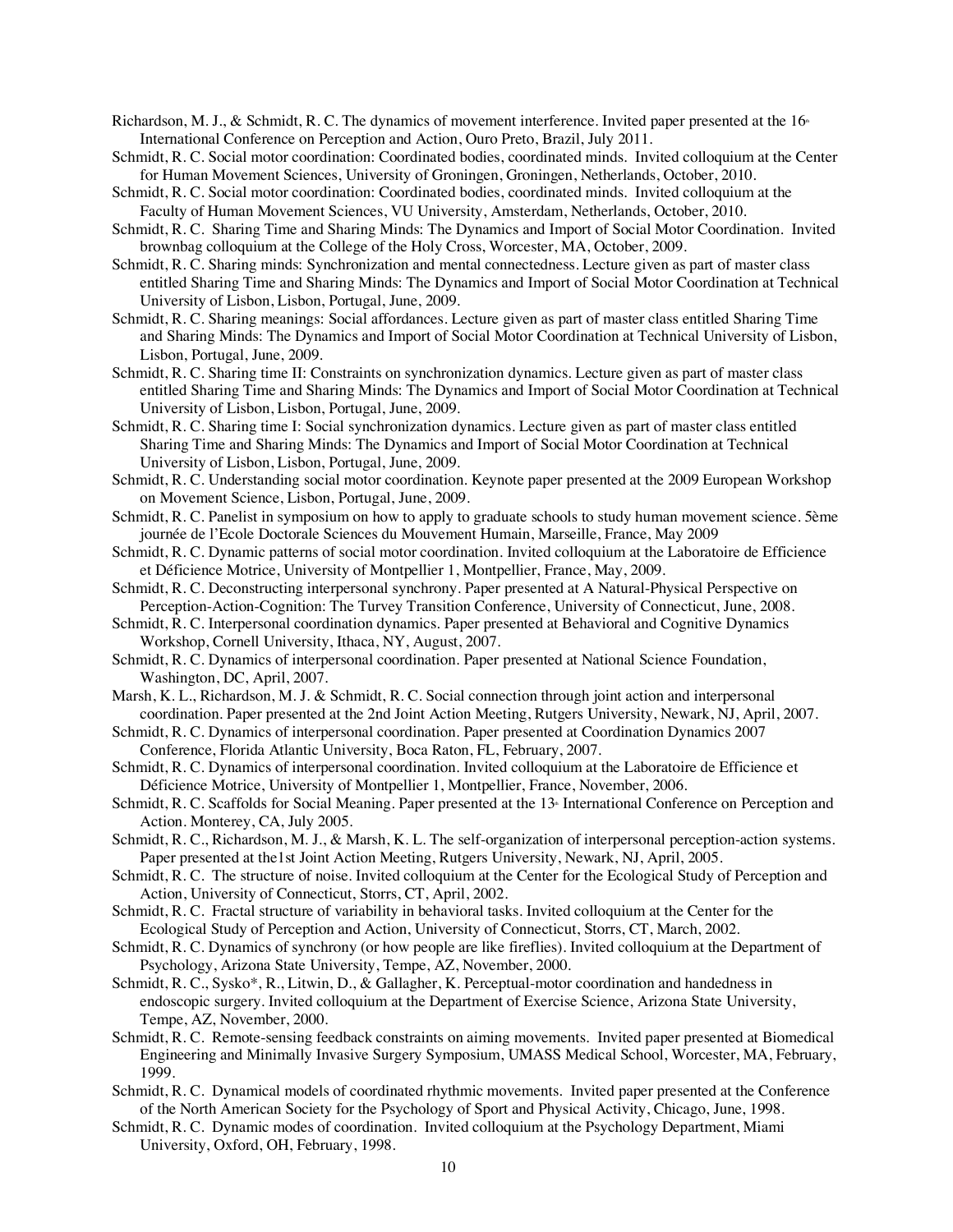- Schmidt, R. C. The oscillatory basis of Fitts' Law. Invited colloquium at the Center for the Ecological Study of Perception and Action, University of Connecticut, Storrs, CT, October, 1995.
- Schmidt, R. C. Dynamical modes of coordination in intelligent systems. Invited colloquium at the College of the Holy Cross, Worcester, MA, February, 1995.
- Schmidt, R. C. Modeling interpersonal coordination dynamics: Developmental implications. Invited paper presented at Dynamical Systems in Development Conference, Pennsylvania State University, October, 1994.
- Schmidt, R. C. Muscles as springs and dances we can and cannot do. Invited colloquium at Northeast Louisiana University, Monroe, LA, March, 1994.
- Schmidt, R. C. Effects of frequency scaling and frequency detuning on the breakdown of coordinated rhythmic movements. Invited colloquium at the Center for the Ecological Study of Perception and Action, University of Connecticut, Storrs, CT, March, 1994.
- Schmidt, R. C. Constraints on between-person coordination: Dynamical and other. Invited colloquium at the Center for Complex Systems, Florida Atlantic University, Boca Raton, FL, February, 1994.
- Schmidt, R. C. Coupling dynamics in coordinated rhythmic movements. Invited colloquium at Louisiana State University Department of Kinesiology, Baton Rouge, LA, April, 1993.
- Schmidt, R. C., O'Brien, B., & Fitzpatrick, P. A. The coordination of action within and between people: Are oscillatory dynamics involved? Invited paper presented at the Fourteenth Annual Conference of the Cognitive Science Society, Indiana University, Bloomington, IN, July, 1992.
- Schmidt, R. C., Bienvenu, M., O'Brien, B., Fitzpatrick, P. A., & Carello, C. Coupling dynamics in the coordination of rhythmic limb movements between people. Invited paper presented at HFSP Conference on The control and modulation of patterns of interlimb coordination: A multidisciplinary perspective, Leuven, Belgium, June, 1992.
- Schmidt, R. C. Information and learning in coordination dynamics. Invited colloquium at University of New Orleans Department of Psychology, New Orleans, LA, September, 1991.
- Schmidt, R. C. Dynamical constraints on the coordination of rhythmic movements between two people. Invited colloquium at Haskins Laboratories, New Haven CT, October, 1988.

#### *Conference Papers*

- Schmidt, R. C. Synchronization dynamics underlie coordination in natural joint actions. Paper presented at the Seventh Joint Action Meeting. London, England, July, 2017.
- Fitzpatrick, P. A., Lampi, A., Campbell, S., Romero, V., Amaral, J., Richardson, M. J. & Schmidt, R. C. The influence of social and motor context on communication and restricted and repetitive behaviors in autism. Paper presented at the Seventh Joint Action Meeting. London, England, July, 2017.
- Schmidt, R. C. Synchronization dynamics underlie coordination in natural joint actions. Paper presented at the19th International Conference on Perception and Action. Seoul, Korea, July, 2017.
- Fitzpatrick, P., Mitchell, T., Frazier, J. A. & Schmidt, R. C. The neural basis of social synchronization: Implications for understanding social competence. Paper presented at the 14th European Workshop on Ecological Psychology, Groningen, Netherlands, July 2016.
- Schmidt, R. C. Breaking symmetry in conversation. Paper presented at the 14th European Workshop on Ecological Psychology, Groningen, Netherlands, July 2016.
- Caron, R. R., Coey, C. A. & Schmidt, R. C. Investigating the behavioral dynamics and differentiation of skill in a martial arts technique. Paper presented at 2016 North American Meeting of the International Society for Ecological Psychology, Clemson University, Clemson, SC, June, 2016.
- Schmidt, R. C. Breaking symmetry in conversation. Paper presented at 2016 North American Meeting of The International Society for Ecological Psychology, Clemson University, Clemson, SC, June, 2016.
- Romero, V., Fitzpatrick, P., Schmidt, R. C., & Richardson, M. J. Using social communication dynamics measures for diagnostic purposes in adolescents with autism spectrum disorder. Oral presentation at the 2016 International Meeting for Autism Research. Baltimore, MD, May, 2016.
- Romero, V., Fitzpatrick, P., Schmidt, R. C., & Richardson, M. J. The dynamics of social communication in adolescents with Autism Spectrum Disorder. Oral presentation at the 4th Bi-Annual Meeting of the Society for Complex Systems in Cognitive Science. Pasadena, CA, July, 2015.
- Schmidt, R. C. Time, embedded meaning and ecological science. Paper presented at the 18<sup>th</sup> International Conference on Perception and Action. Minneapolis, USA, July, 2015.
- Gueugnon, M., Salesse, R. N., Bardy, B. G., Zhao, Z., Schmidt, R. C., & Marin, L. Enhancing socio-motor competences: Impact of behavioural matching and behavioural synchrony. Paper presented at the18th International Conference on Perception and Action. Minneapolis, USA, July, 2015.
- Marin, L., Salesse, R. N., Bortolon, R. N., Gueugnon, M., Zhao, Z., Raffard, S., Capdevielle, D., Schmidt, R. C., Schmitz, N., Henriques, J., Stricker, D., Di Bernardo, M., Tsaneva-Atanasova, K., Slowinski, P. Zhai, C. &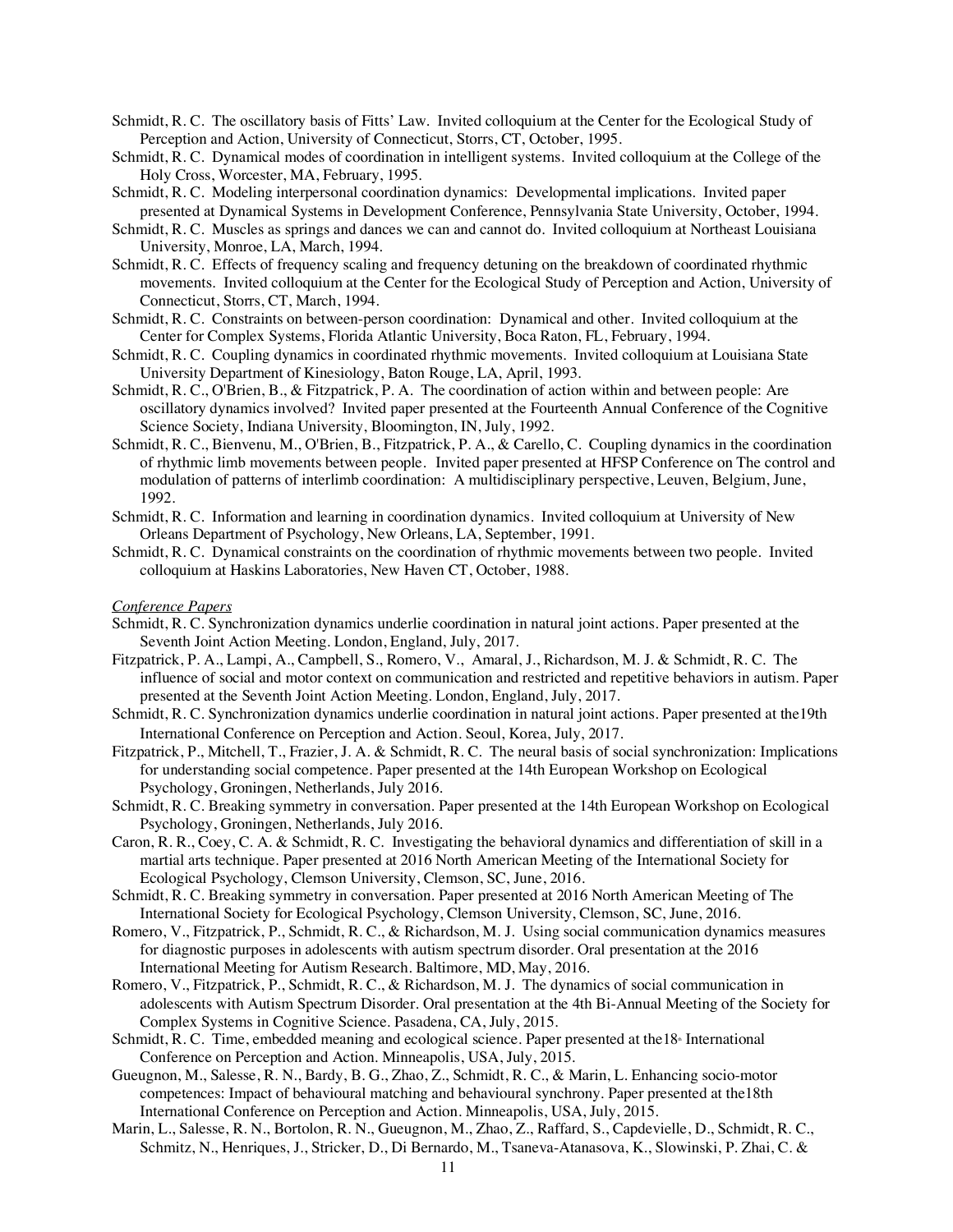Bardy, B. G. Does similarity promote social interaction in schizophrenia? Paper presented at the  $18<sup>a</sup>$ International Conference on Perception and Action. Minneapolis, USA, July, 2015.

- Schmidt, R. C. Causality in entrainment explanations of joint action. Paper presented at the Sixth Joint Action Meeting. Budapest, Hungary, July, 2015.
- Fitzpatrick, P. A., Mitchell, T., Frazier, J. A., Cochran, D., Coleman, C. & Schmidt, R. C. Exploring the behavioural and neural processes of joint action in individuals with and without social deficits. Paper presented at the Sixth Joint Action Meeting. Budapest, Hungary, July, 2015.
- Romero, V., Fitzpatrick, P. A., Schmidt, R. C. & Richardson, M. J. Computational measurement of social communication dynamics in adolescents with autism spectrum disorder. Paper presented at the Sixth Joint Action Meeting. Budapest, Hungary, July, 2015.
- Romero, V., Fitzpatrick, P., Schmidt, R. C., & Richardson, M. J. (2015). Using Cross-Recurrence Quantification Analysis to Understand Social Motor Coordination in Children with Autism Spectrum Disorder. Oral presentation at the sixth International Symposium on Recurrence Plots. Grenoble, France.
- Marin, L., Salesse, R. N., Bortolon, R. N., Gueugnon, M., Zhao, Z., Raffard, S., Capdevielle, D., Schmidt, R. C., Schmitz, N., Henriques, J., Stricker, D., Di Bernardo, M., Tsaneva-Atanasova, K., Slowinski, P. Zhai, C. & Bardy, B. G. The effect of similarity to enhance socio-motor performance in schizophrenia. Paper presented at the Sixth Joint Action Meeting. Budapest, Hungary, July, 2015.
- Gueugnon, M., Salesse, R. N., Marin, L., Zhao, Z., Schmidt, R. C., Coste, A., & Bardy, B. G. Effect of similarity exposure on socio-motor competences. Paper presented at the 13th European Workshop on Ecological Psychology, Lusty Beg, Northern Ireland, June 2014.
- Zhao, Z., Salesse, R. N., Bardy, B. G., Gueugnon, M., Schmidt, R. C., Stoupnikoff, L., & Marin, L. Differentlooking individuals influence interpersonal coordination stability. Paper presented at the 13th European Workshop on Ecological Psychology, Lusty Beg, Northern Ireland, June 2014.
- Marin, L., Salesse, R. N., Schmidt, R. C., Zhao, Z., Gueugnon, M., Raffard, S., Capdevielle, D., Schmitz, N., Miezal, M., Stricker, D., Di Bernardo, M., Tsaneva-Atanasova, K., & Bardy, B. G. Using a similar avatar to enhance social interaction. Paper presented at the 13th European Workshop on Ecological Psychology, Lusty Beg, Northern Ireland, June 2014.
- Fitzpatrick, P., Romero, V., Amaral, J., Richardson, M. J., & Schmidt, R. C. The role of joint action in evaluating social competence in autism. Paper presented at Fifth Joint Action Meeting. Berlin, Germany, July, 2013.
- Bardy, B. G., Varlet, M., Raffard, S., Schmidt, R. C., Capdevielle, D., Boulenger, J. P., Del-Monte, J., & Marin, L. Schizophrenia embodied. Paper presented at Fifth Joint Action Meeting. Berlin, Germany, July, 2013.
- Kijima, A., Okumura, M., Schmidt, R. C., & Yamamoto, Y. Anti-phase synchronization of tag-players evolved in distance not to lose. Paper presented at 17<sup> $\text{ }$ </sup> International Conference on Perception and Action. Estoril, Portugal, July, 2013.
- Marin, L., Schmidt, R. C., Varlet, M., Del-Monte, J., Salesse, R.N., Raffard, S., Capdevielle, D., & Bardy, B.G. Understand schizophrenia through social motor coordination. Paper presented at 17<sup>th</sup> International Conference on Perception and Action. Estoril, Portugal, July, 2013.
- Marin, L., Schmidt, R. C., Salesse, R., Raffard, S., Capdevielle, D., Tsaneva, K., Billard, A., Stricker, D., Lagarde, J., Chaminade, T., & Bardy, B. Social coordination. Demonstration presented at the EuroMov Inaugural Conference, Montpellier, France, June 2013.
- Richardson, M., Coey, C., Schmidt, R. C., Kloos, H., & Fitzpatrick, P. Linear and nonlinear time-series methods for the investigation of social movement coordination. Paper presented at the International Society for the Study of Behavioural Development 2012 Biennial Meeting. Edmonton, Alberta, Canada, July 2012.
- Salesse, R. N., Del-monte, J., Raffard, S., Capdevielle, D., Varlet, M., Schmidt, R. C., Boulenger, J. P., Bardy, B. G., & Marin, L. Social priming: A tool to enhance impaired social coordination. Paper presented at the 2012 Meeting of the Ecological Workshop on Ecological Psychology, Madrid, Spain, June 2012.
- Fitzpatrick, P. A., Diorio, R., Richardson, M. J., & Schmidt, R. C. Exploring the role of interpersonal motor coordination in the breakdown of shared representations in Autism Spectrum Disorder (ASD). Invited paper presented at the Conference of the North American Society for the Psychology of Sport and Physical Activity, Honolulu, Hawaii, June 2012.
- Richardson, M. J., Kallen, R. W., Coey, C., Harrison, S. J., & Schmidt, R. C. Interpersonal and team coordination: Perception-action processing vs. perception-action dynamics. Invited paper presented at the Conference of the North American Society for the Psychology of Sport and Physical Activity, Honolulu, Hawaii, June 2012.
- Fitzpatrick, P. A., Diorio\*, R., Richardson, M. J., & Schmidt, R. C. Exploring the time-dependent unfolding of social coordination in children with autism. Paper presented at the 16th International Conference on Perception and Action, Ouro Preto, Brazil, July 2011.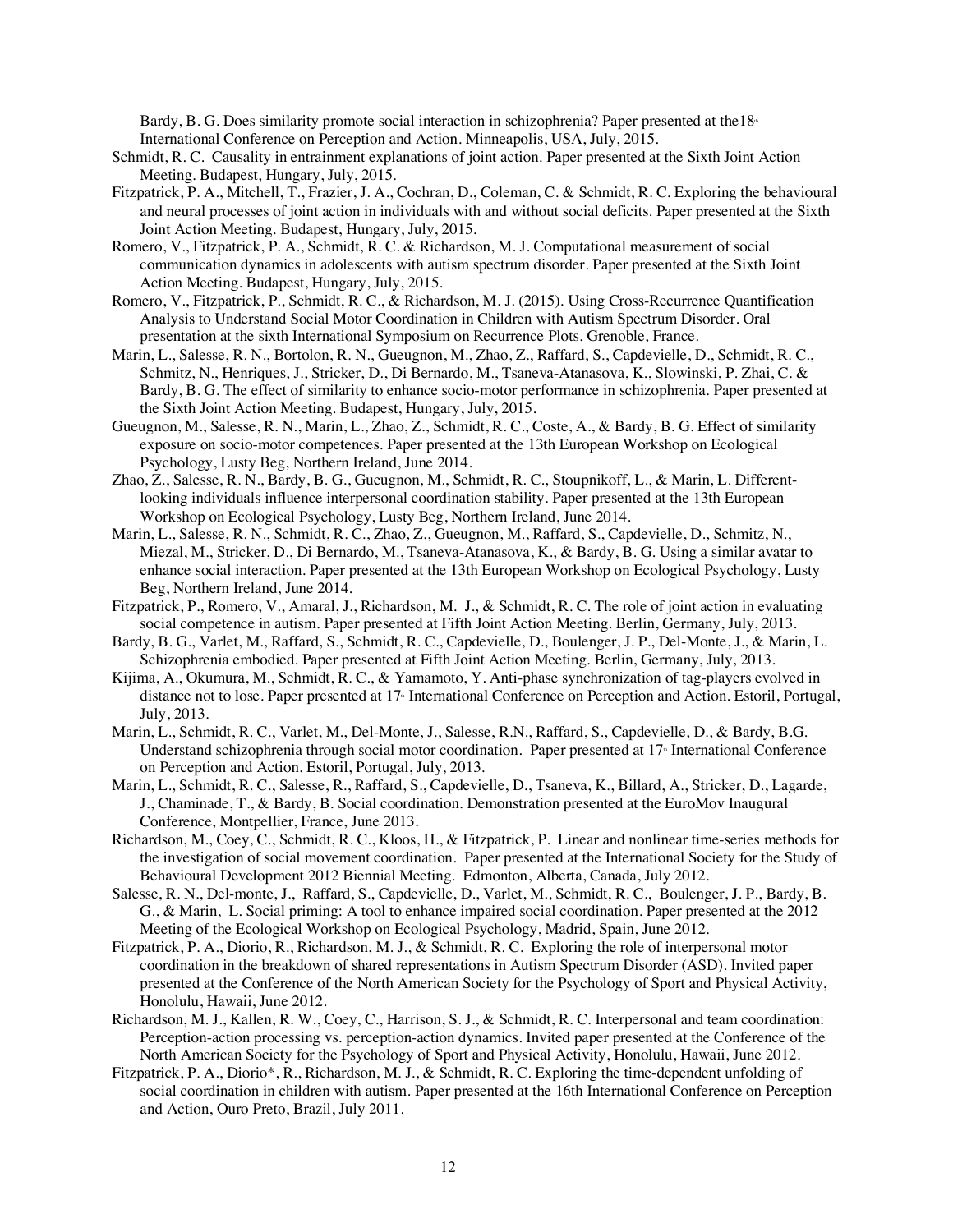- Varlet, M., Marin, L., Raffard, S., Schmidt, R. C., Capdevielle, D., Boulenger, J. P., Del-Monte, J. & Bardy, B. G. Interpersonal coordination in schizophrenia. Paper presented at the 16th International Conference on Perception and Action, Ouro Preto, Brazil, July 2011.
- Schmidt, R. C. & Fitzpatrick, P. A. New methodology to study interpersonal coordination in natural interactions. Paper presented at 2010 North American Meeting of The International Society For Ecological Psychology, Illinois State University, Normal, IL, July 2010.
- Coey, C., Varlet, M., Schmidt, R. C. & Richardson, M. J. Agency and coordination. Paper presented at 2010 North American Meeting Of The International Society For Ecological Psychology, Illinois State University, Normal, IL, July 2010.
- Varlet, M., Coey, C., Schmidt, R. C. & Richardson, M. J. Amplitude of environmental rhythm and spontaneous coordination. Paper presented at 2010 North American Meeting Of The International Society For Ecological Psychology, Illinois State University, Normal, IL, July 2010.
- Schmidt, R. C. & Fitzpatrick, P. A. A video analysis method for studying natural social interactions. Paper presented at 11th European Workshop of Ecological Psychology, Frejus, France, June 2010.
- Schmidt, R. C. Dynamics of activity in structured conversation. Paper presented at the 3rd Joint Action Meeting, Amsterdam, Netherlands, July, 2009.
- Schmidt, R. C. Coordination dynamics of natural social interactions. Paper presented at the 2nd International Congress of Complex Systems in Sport and 10th European Workshop of Ecological Psychology, Madeira, Portugal, November, 2008.
- Schmidt, R. C. Dances we can and cannot do: Perceptual and dynamical constraints on interpersonal coordination. Paper presented at the 14th International Conference on Perception and Action. Yokohama, Japan, July 2007.
- Isenhower, R., Marsh, K. L., Silva, P., Richardson, M. J., & Schmidt, R. C. Unintentional interpersonal coordination in autistic and typically-developing children. Paper presented at the 14th International Conference on Perception and Action. Yokohama, Japan, July 2007.
- Schmidt, R. C. Dynamical and perceptual constraints on interpersonal coordination. Paper presented at the 3rd International Conference on Enactive Interfaces, Montpellier, France, November, 2006.
- Lopresti-Goodman, S. M., Silva, P., Richardson, M. J., & Schmidt, R. C. Frequency Basin of entrainment for unintentional visual coordination. Paper presented at the North American Meeting of the International Society for Ecological Psychology, University of Cincinnati, Cincinnati, OH, June, 2006.
- Hajnal, A., Harrison, S. J., Richardson, M. J., & Schmidt, R. C. Visual information and environmental coordination. Paper presented at the North American Meeting of the International Society for Ecological Psychology, University of Cincinnati, Cincinnati, OH, June, 2006.
- Johnston, L., Richardson, M. J., Schmidt, R. C., & Marsh, K. L., & Miles. L. Focusing on the action in social interaction. Paper presented at the 13th International Conference on Perception and Action. Monterey, CA, July 2005.
- Marsh, K. L., Richardson, M. J., Schmidt, R. C., & Baron, R. M. Social synergistic approach to perceiving and acting with others. Paper presented at the 13th International Conference on Perception and Action. Monterey, CA, July 2005.
- Richardson, M. J., Schmidt, R. C., & Kay, B. A. Distinguishing noise and attractor strength in rhythmic limb movements using recurrence analysis. Paper presented at the 13th International Conference on Perception and Action. Monterey, CA, July 2005.
- Schmidt, R. C., & Richardson, M. J. Effect of eye movements on the unintentional entrainment of wrist movements to an environmental rhythm. Paper presented at the 13th International Conference on Perception and Action. Monterey, CA, July 2005.
- Schmidt, R. C. & Rhodes, T. Short and long time scale components of rhythmic movement variability. Paper presented at the 14th Meeting of the New England Sequencing and Timing Conference, New Haven City, CT, March, 2004.
- Richardson, M. J., Schmidt R. C.& Marsh, K. L. The effects of visual and verbal couplings on interpersonal synchrony. Paper presented at the 12th International Conference on Perception and Action, Griffin University, Gold Coast, Australia, July, 2003.
- Rhodes, T. & Schmidt, R. C. Long-term memory processes in informationally controlled rhythmic movement. Paper presented at the 12th International Conference on Perception and Action, Griffin University, Gold Coast, Australia, July, 2003.
- Schmidt, R. C. Short and long time scale components of rhythmic movement variability. Paper presented at the 43rd Meeting of the Psychonomic Society, Kansas City, MO, November, 2002.
- Carello, C., Marciarille\*, V. & Schmidt, R. C. Motor timing and phonological fluency in nonimpaired readers. Paper presented at Haskins Laboratories' Dynamics and Reading Day, New Haven, CT, August, 2000.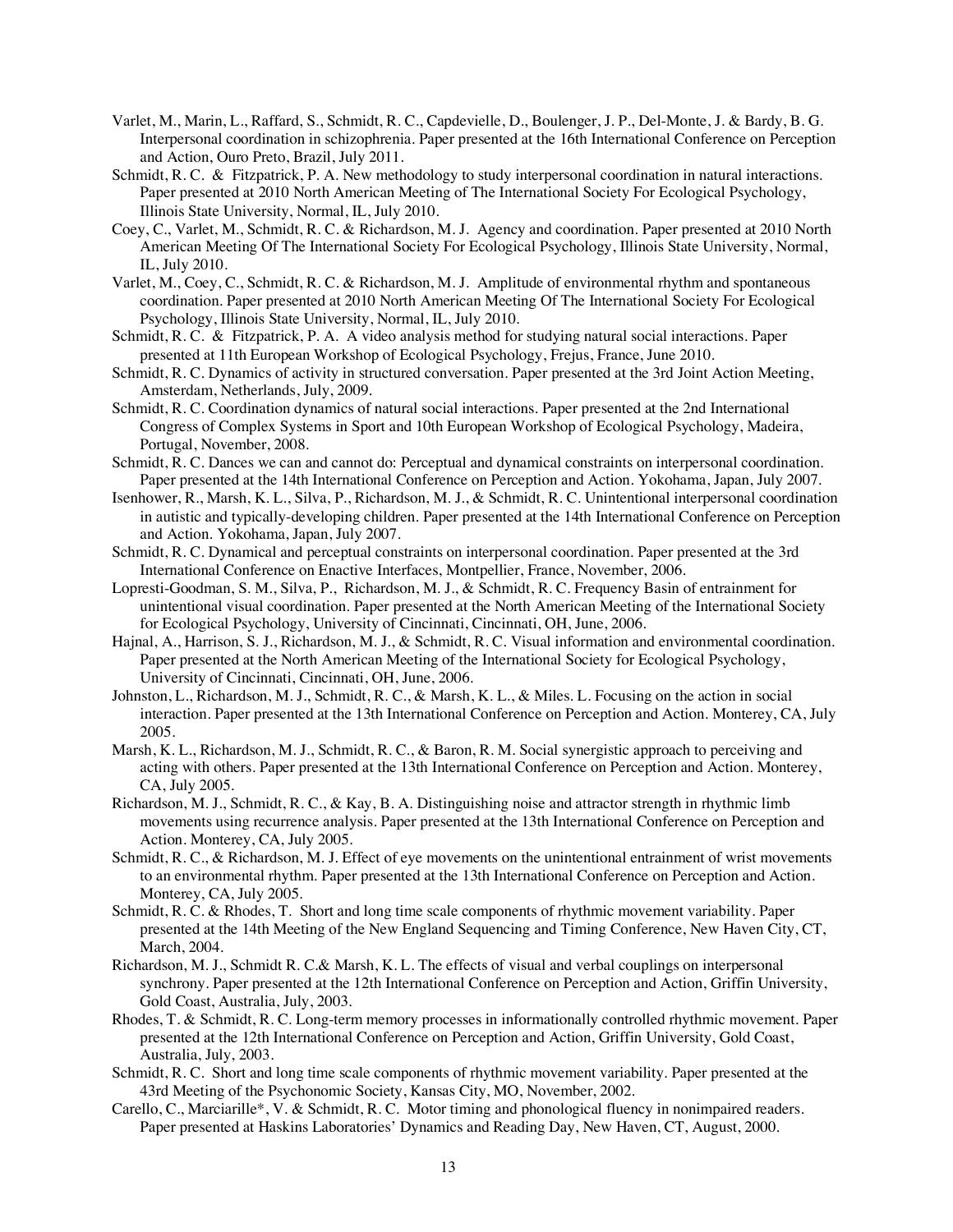- Schmidt, R. C. & Sysko\*, R. Perceptual-motor coordination and handedness in endoscopic surgery. Paper presented at the 2000 North American Meeting of International Society for Ecological Psychology, Clemson University, Clemson, SC, June, 2000.
- Schmidt, R. C., Fitzpatrick, P. A., & E. C. Goldfield. Modeling the coordination of infant sucking and breathing. Paper presented at the 9th International Conference on Perception and Action, University of Toronto, Toronto, July, 1997.
- Fitzpatrick, P. A., & Schmidt, R. C. Using dynamical methods to understand developing systems. Paper presented at the 9th International Conference on Perception and Action, University of Toronto, Toronto, July, 1997.
- Schmidt, R. C. Constraints on between-person coordination. Paper presented at the 7th International Conference on Event Perception and Action, University of British Columbia, Vancouver, August, 1993.
- Schmidt, R. C., Fitzpatrick, P. A., & Lockman, J. J. Rhythmic foundations of manual skill. Paper presented at the 60th Anniversary Meeting of the Society for Research in Child Development, New Orleans, LA, March, 1993.
- Schmidt, R. C. Patterning of relative phase in rhythmic coordination within and between persons. Paper presented at the 6th International Conference on Event Perception and Action, Free University, Amsterdam, August, 1991.
- Turvey, M. T., & Schmidt, R. C. Variability in interlimb rhythmic coordinations. Paper presented at Variability and Motor Control Conference, Chicago, IL, April, 1991.
- Schmidt, R. C. Between-person coordination: Evidence for a dynamical basis of the informational couplings found in perceiving-acting systems. Paper presented at the 5th International Conference on Event Perception and Action, Miami University, Oxford, OH, July, 1989.
- Schmidt, R. C. The visual coupling of biological oscillators. Paper presented at the 12th meeting of International Society for Ecological Psychology, Trinity College, Hartford, CT, October, 1987.

#### *Poster Presentations*

- Cohen, L., Khoramshahi, M., Salesse, R. N., Bortolon, C., Słowinnski, P., Zhai, C., Tsaneva-Atanasova, K., Di Bernardo, M., Capdevielle, D., Marin, L., Schmidt, R. C., Bardy, B. G., Billard, A., & Raffard, S. Effects of facial emotions on social-motor coordination in schizophrenia. Poster presented at the Sixth Joint Action Meeting. Budapest, Hungary, July, 2017.
- Fitzpatrick, P., Schmidt, K., Romero, V., Amaral, J., Richardson, M. J., & Schmidt, R. C. (2015). Perceiving movement synchronization differences in Autism. Poster presented at the 18th International Conference on Perception and Action. Minneapolis, USA, July, 2015.
- Fitzpatrick, P., Mitchell, T., Frazier, J., Cochran, D., Coleman, C. & Schmidt, R. C. (2015). Exploring the behavioral and neural processes underlying social synchronization of individuals with and without social deficits. Poster presented at the18th International Conference on Perception and Action. Minneapolis, USA, July, 2015.
- Zhao, Z., Salesse, R. N., Gueugnon, M., Schmidt, R. C., Marin, L., & Bardy, B. G., Different-looking individuals influence interpersonal coordination stability. Poster presented at the18th International Conference on Perception and Action. Minneapolis, USA, July, 2015.
- Eiler, B. A., Kallen, R. W., Harrison, S., Schmidt, R. C., Saltzman, E., & Richardson, M. J. The effect of collision cost on behavioral dynamics: How changes in avoidance are captured by behavioral dynamics. Poster presented at the Sixth Joint Action Meeting. Budapest, Hungary, July, 2015.
- Zhao, Z., Salesse, R. N., Gueugnon, M., Schmidt, R. C., Marin, L. & Bardy, B. G. Does physical attractiveness influence interpersonal motor coordination. Poster presented at the Sixth Joint Action Meeting. Budapest, Hungary, July, 2015.
- Fitzpatrick, P., Romero, V., Amaral, J. L., Thomas, C. L., Duncan, A. W., Barnard, H., Richardson, M. J. & Schmidt, R. C., Dynamics of social movement coordination as a pathway to understanding ASD-specific social deficits. International Meeting for Autism Research of the International Society for Autism Research, Atlanta, GA, May 2014.
- Romero, V., Amaral, J. L., Fitzpatrick, P., Thomas, C. L., Duncan, A. W., Barnard, H., Schmidt, R. C. & Richardson, M. J. Capturing social motor coordination in children with autism: comparing the Microsoft Kinect, video analysis and wireless motion sensor tracking. International Meeting for Autism Research of the International Society for Autism Research, Atlanta, GA, May 2014.
- Schmidt, R. C., Borders\*, J., & Hallahan, M. Does motor synchrony really create interpersonal cooperation? Poster presented at the Fifth Joint Action Meeting. Berlin, Germany, July, 2013.
- Romero, V., Malone, M. L., Fitzpatrick, P., Schmidt, R. C., & Richardson, M. J. Capturing social motor coordination: Comparing the Microsoft Kinect, video analysis and wireless motion sensor tracking. Poster presented at the Fifth Joint Action Meeting. Berlin, Germany, July, 2013.
- Salesse, R. N., Del-Monte, J., Raffard, S., Capdevielle, D., Varlet, M., Schmidt, R. C., Boulenger, J. P., & Bardy, B. G. Effect of social priming on interpersonal coordination: a comparative study with schizophrenia patients.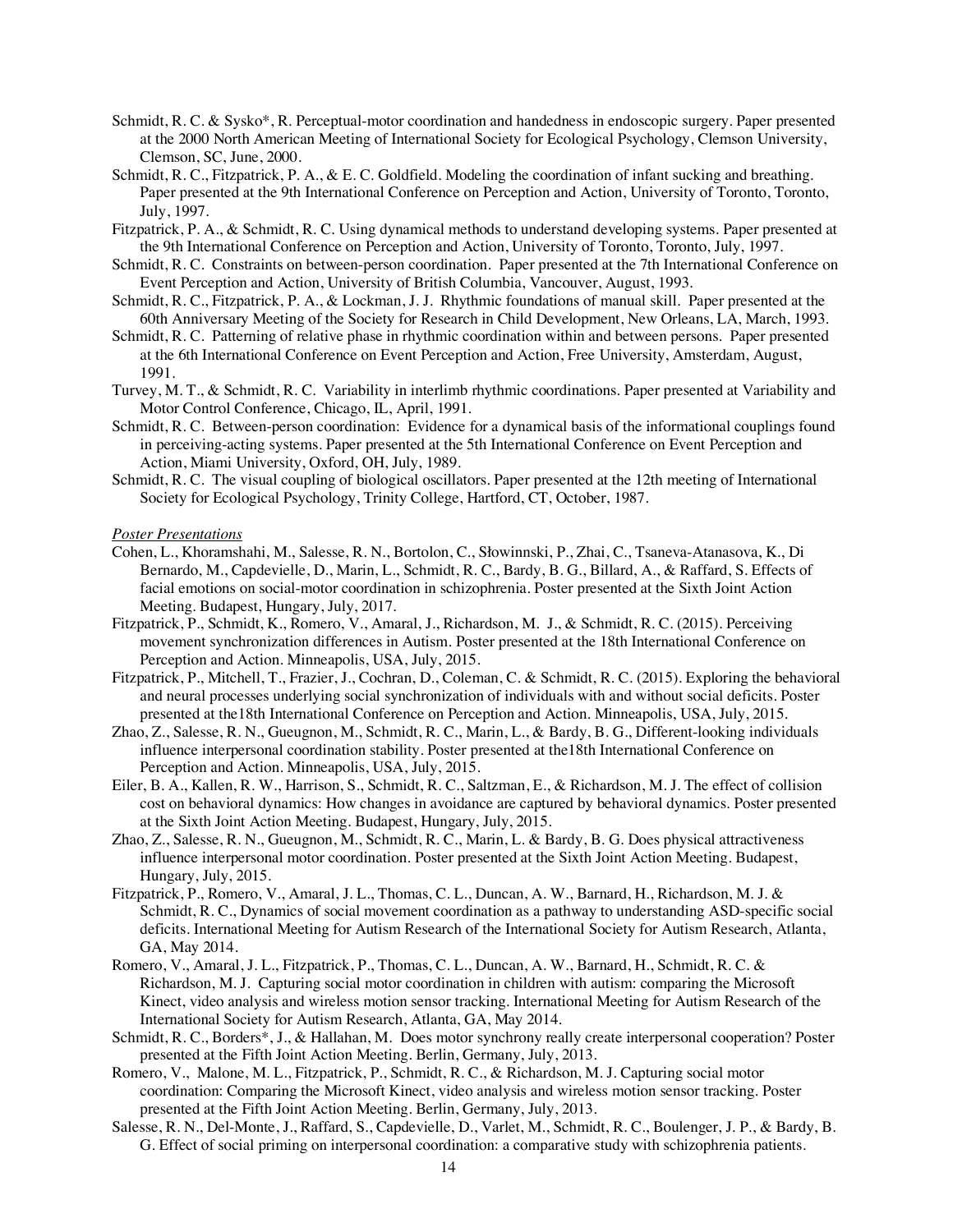Poster presented at the 17<sup>th</sup> International Conference on Perception and Action. Estoril, Portugal, July, 2013.

- Hallahan, M., Borders\*, J., & Schmidt, R. C. Does motor synchrony really create interpersonal cooperation? Poster presented at the 17<sup>th</sup> International Conference on Perception and Action. Estoril, Portugal, July, 2013.
- Fitzpatrick, P., Romero, V., Amaral, J., Richardson, M. J., & Schmidt, R. C. Is social competence a multidimensional construct? Motor and cognitive components in autism. Poster presented at the 17<sup>th</sup> International Conference on Perception and Action. Estoril, Portugal, July, 2013.
- Del-Monte, J., Varlet, M., Raffard S., Capdevielle D., Salesse R. N., Schmidt, R. C., Bardy, B. G., Boulenger, J. P., Gély-Nargeot, M. C., & Marin L. Social motor coordination in unaffected relatives of schizophrenia patients: A new endophenotype? Poster presented at the 17<sup>\*</sup> International Conference on Perception and Action. Estoril, Portugal, July, 2013.
- Malone, M. L., Romero, V., Fitzpatrick, P., Schmidt, R. C., & Richardson, M. J. Capturing social motor coordination: Comparing the Microsoft Kinect, video analysis and wireless motion sensor tracking. Poster presented at the 17<sup>th</sup> International Conference on Perception and Action. Estoril, Portugal, July, 2013.
- Schmidt, R. C., Borders\*, J., & Hallahan, M. Interpersonal synchrony and cooperation. Poster presented at the EuroMov Inaugural Conference, Montpellier, France, June 2013.
- Schmidt, R. C., Fitzpatrick, P. A., & Richardson, M. J. Imitation and social synchronization deficits in children with ASD. Poster presented at the EuroMov Inaugural Conference, Montpellier, France, June 2013.
- Varlet, M., Marin, L., Raffard, S., Schmidt, R. C., Capdevielle, D., Boulenger, J. P., Del-Monte J. & Bardy, B. G. Interpersonal coordination is impaired in schizophrenia. Poster presented at the EuroMov Inaugural Conference, Montpellier, France, June 2013.
- Borders\*, J., Schmidt, R. C. & Hallahan, M. Does motor synchrony create interpersonal cooperation? Poster presented at the 52nd annual meeting of the New England Psychological Association meeting, Worcester, MA. October 2012.
- Salesse, R. N., Ntolopoulou, M., Schmidt, R. C., Bardy, B. G., Marin, L., Chaminade, T. & Lagarde, J. Perceiving action during action execution: Intentional effects. Poster presented at the 2012 Meeting of the Ecological Workshop on Ecological Psychology, Madrid, Spain, June 2012.
- Varlet, M., Marin, L., Raffard, S., Schmidt, R. C., Capdevielle, D., Boulenger, J. P., Del-monte, J. & Bardy, B. G. Disorders of social motor coordination in schizophrenia. Poster presented at the 2012 Meeting of the Ecological Workshop on Ecological Psychology, Madrid, Spain, June 2012.
- Richardson, M. J., Harrison, S. J., May, R., Kallen, R. W. & Schmidt, R. C. Self-organized complementary coordination: Dynamics of an interpersonal collision-avoidance task. Poster presented at The International Conference of the European SKILLS Project, Montpellier, France, December, 2011.
- Schmidt, R. C., Bucci\*, C. & Richardson, M. J. Constraints on spontaneous entrainment. Poster presented at The International Conference of the European SKILLS Project, Montpellier, France, December, 2011.
- Varlet, M., Marin, L., Issartel, J., Schmidt, R. C. & Bardy, B. G. Sensorimotor synchronization with discrete or continuous slow stimulus. Poster presented at the 16<sup>th</sup> International Conference on Perception and Action, Ouro Preto, Brazil, July 2011.
- Salesse, R. N., Ntolopoulou, M., Schmidt, R. C., Lagarde, J., Chaminade, T. & Marin, L. "Do what I say, not what I do": Increased motor resonance with real than artificial agent during non-instructed coordination task. Poster presented at the 16<sup>th</sup> International Conference on Perception and Action, Ouro Preto, Brazil, July 2011.
- Coey, C., Varlet, M., Schmidt, R. C. & Richardson, M. J. Stability of Interpersonal Coordination. Poster presented at 2010 North American Meeting Of The International Society For Ecological Psychology, Illinois State University, Normal, IL, July 2010.
- Richardson, M. J., Coey, C., Romero, V., Chu, M. & Schmidt, R. C. Unintentional entrainment and visual tracking mediate rhythmic movement interference. Poster presented at 2010 North American Meeting Of The International Society For Ecological Psychology, Illinois State University, Normal, IL, July 2010.
- Schmidt, R. C., Mergeche\*, J., Bucci\*, C. & Richardson, M. J. How important is direction change information for spontaneous entrainment? Poster presented at 2010 North American Meeting Of The International Society For Ecological Psychology, Illinois State University, Normal, IL, July 2010.
- Fitzpatrick, P., Caron, R., Mergeche\*, J., & Schmidt, R. C. A preliminary investigation of the dynamics of interpersonal hand-clapping games. Poster presented at the 3rd Joint Action Meeting, Amsterdam, Netherlands, July, 2009.
- Varlet, M., Marin, L., Capdevielle, D., Barbut, P., Raffard, S., Schmidt, R. C., Attal, J., Boulenger, J. P., & Bardy, B. G. Influence of schizophrenia on visuo-motor tracking task. Poster presented at the 2009 Progress in Motor Control Conference, Marseille, France, July, 2009.
- Richardson, M. J., Marsh, K. L., & Schmidt, R. C. Natural constraints on visual interpersonal and environmental coordination. Poster presented at A Natural-Physical Perspective on Perception-Action-Cognition: The Turvey Transition Conference, University of Connecticut, June, 2008.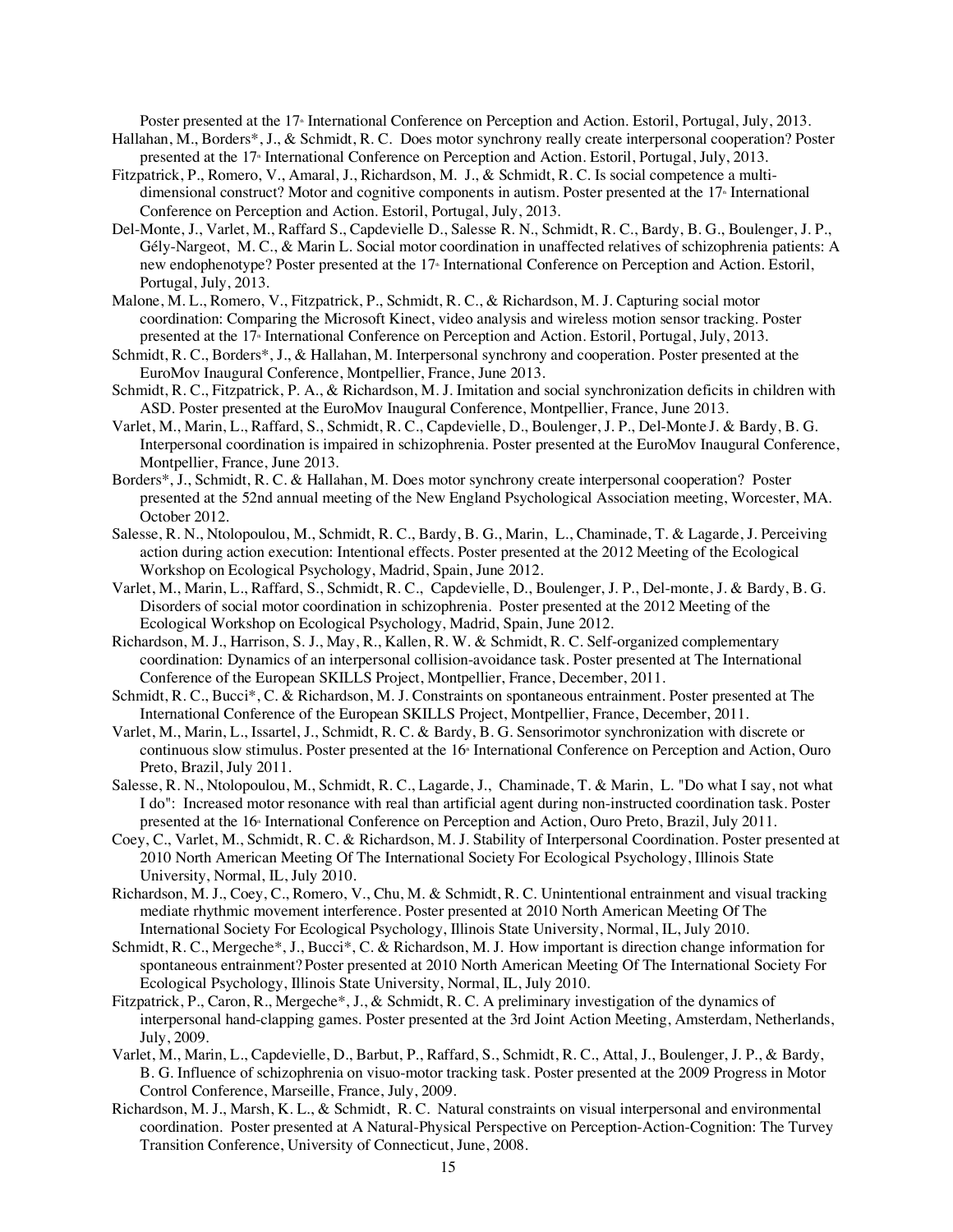- Isenhower, R. W., Marsh, K. L., Silva, P., Richardson, M. J., & Schmidt, R. C. Inter- and intra-personal coordination in autistic and typically-developing children. Poster presented at A Natural-Physical Perspective on Perception-Action-Cognition: The Turvey Transition Conference, University of Connecticut, June, 2008.
- Lopresti-Goodman, S. M., Mancini, M., Schmidt, R. C., Kay, B., & Richardson, M. J. Comparing the attractor strength of intra- and inter-personal interlimb coordination. Poster presented at the 14<sup>th</sup> International Conference on Perception and Action, Yokohama, Japan, July 2007.
- Richardson, M. J., Rutherford\*, J. A., Thatcher\*, K. J., Campbell\*, W. L., & Schmidt, R. C. Rhythmic constraints on the perception of period variability and the influence of detuning and movement stability on unintentional visual coordination. Poster presented at Coordination Dynamics 2007 Conference, Florida Atlantic University, Boca Raton, FL, February, 2007.
- Mancini, M., Richardson, M. J., Schmidt, R. C., & Kay, B. Uncovering differences in the stability of intra- and interpersonal coordination using recurrence analysis. Poster presented at the North American Meeting of the International Society for Ecological Psychology, University of Cincinnati, Cincinnati, OH, June, 2006.
- Johnston, L, Miles, L., Richardson, M. J., Schmidt, R. C., Marsh, K. L, & Yabar, Y. Implicit mimicry and synchronization: Impact of group membership. Poster presented at the North American Meeting of the International Society for Ecological Psychology, University of Cincinnati, Cincinnati, OH, June, 2006.
- Richardson, M. J., Curtis, K., Zeising\*, M. & Schmidt, R. C. Visual tracking and unintentional visual coordination. Poster presented at the North American Meeting of the International Society for Ecological Psychology, University of Cincinnati, Cincinnati, OH, June, 2006.
- Schmidt, R. C., Richardson, M. J., & Curtis\*, K. Effects of perceptual and production rhythms on unintentional synchronization*.* Poster presented at Progress in Motor Control V: A Multidisiciplinary Perspective, Pennsylvania State University, State College, PA, August, 2005
- Richardson, M. J., Schmidt, R. C., & Kay, B. A. Indexing noise and attractor strength in interlimb coordination using cross-recurrence analysis*.* Poster presented at Progress in Motor Control V: A Multidisiciplinary Perspective, Pennsylvania State University, State College, PA, August, 2005
- GoodmanJ. R. L., Isenhower, R. W, Marsh, K. L., Schmidt, R. C., & Richardson, M. J. The interpersonal phase entrainment of rocking chair movements. Poster presented at the 13<sup>th</sup> International Conference on Perception and Action, Monterey, CA, July 2005
- Schmidt, R. C., Richardson, M. J., Arsenault\*, C. & Galantucci, B. Unintentional Entrainment of Wrist Movements to a Sinusoidal Display: Effect of Eye Tracking. Poster presented at Symmetry and Duality: Principles for an Ecological Psychology A Festschrift in Honor of Robert E. Shaw, University of Connecticut, Storrs, CT, June 2004
- Rhodes, T. G. & Schmidt, R. C. Long-term memory processes in rhythmic movement variability. Poster presented at Coordination Dynamics 2002: An International Conference on Brain and Behavior, Florida Atlantic University, Delray Beach, FL, May 2002.
- Richardson, M. J., Schmidt, R. C. & Marsh, K. L. Unintentional interpersonal coordination of rhythmic movement. Poster presented at Coordination Dynamics 2002: An International Conference on Brain and Behavior, Florida Atlantic University, Delray Beach, FL, May 2002.
- Wagman, J. B., Dahle., C. & Schmidt, R. C. Perceptual learning dynamics. Poster presented at Coordination Dynamics 2002: An International Conference on Brain and Behavior, Florida Atlantic University, Delray Beach, FL, May 2002.
- Czerniach, D. R., Novitsky, Y. W., Perugini, R. A., Kelly, J. J., Schmidt, R. C., & Litwin, D. E. M. Effects of image variables on videoscopic task performance. Poster presented at 8<sup>*s*</sup> World Congress of Endoscopic Surgery, New York, March, 2002.
- Schmidt, R. C., Gribbons\*, N., & Eckert\*, B. The effect of the hand in the body cavity on a laparoscopic surgical task. Poster presented at 2000 North American Meeting Of The International Society For Ecological Psychology, Clemson University, Kingstree, SC, June 2000.
- Fay\*, M., Kramer, P., & Schmidt, R. C. Dynamics of handwriting. Poster presented at 1998 North American Meeting Of The International Society For Ecological Psychology, Trinity College, Hartford CT, May 1998.
- Javier\*, E., Sysko\*, R., & Schmidt, R. C. Effect of remote sensing on the timing and spacing of aiming movements. Poster presented at 1998 North American Meeting Of The International Society For Ecological Psychology, Trinity College, Hartford CT, May 1998.

## **PROFESSIONAL ACTIVITY**

*Professional Societies*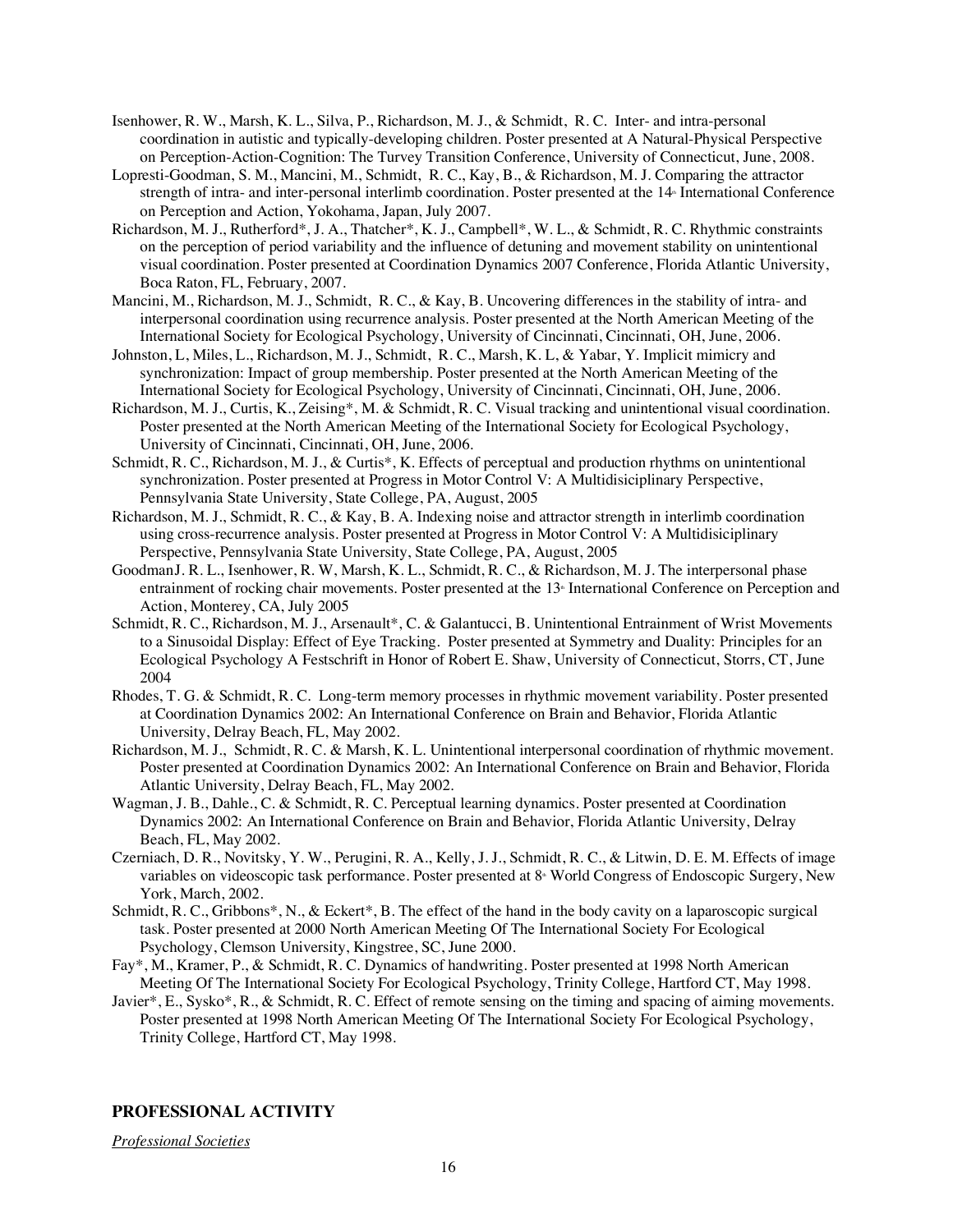| American Psychological Association                                  | 1990-1998    |
|---------------------------------------------------------------------|--------------|
| Psychonomics Society                                                | 2001-2003    |
| American Psychological Society                                      | 2008 - 2011  |
| International Society for Ecological Psychology                     | 1990-present |
| Board of Directors, International Society for Ecological Psychology | 2013-present |
|                                                                     |              |

### *Journal Positions*

Editor, *Ecological Psychology*, 9/15-present

Editorial Board, *Journal of Motor Behavior*, 1992-present

Ad Hoc Reviewer for *Journal of Experimental Psychology: Human Perception and Performance; Ecological Psychology; Behavior Research Methods, Instruments, & Computers; Journal of Motor Behavior; Developmental Neuropsychology; Biological Cybernetics, Human Movement Science, Current Directions in Psychological Science; Journal of Fluency Disorders; Experimental Brain Review; Neuroscience Letters; Acta Psychologica; Psychological Methods; Gait and Posture; Frontiers in Psychology; Journal of Language and Social Psychology; Cognition; Motor Control; Journal of Biomechanics; Experimental Brain Research; Journal of Sports Sciences; Journal of Nonverbal Behavior*

#### *Grant Reviewing*

Ad Hoc Reviewer for National Science Foundation, National Institutes of Health, Research Council of Canada, Israel Science Foundation

| Spring 2007 | Human and Social Dynamics Panel, National Science Foundation |
|-------------|--------------------------------------------------------------|
|-------------|--------------------------------------------------------------|

Spring 2007 New Frontiers in Dynamic Systems workshop sponsored by NSF, AFOSR, ARO, ONR, NIH, and USDA.

### *Symposium Organization*

- *Rhythmic Foundations of Skilled Behavior.* Symposium at the 60th Anniversary Meeting of the Society for Research in Child Development, New Orleans, LA, March, 1993. Co-chair with Jeffrey J. Lockman.
- *The Development of Coordination* symposium at the 9th International Conference on Perception and Action, University of Toronto, Toronto, July, 1997. Co-chair with Eugene Goldfield and Paula Fitzpatrick.
- *Dynamics of Informational Couplings.* Symposium at the 13<sup>th</sup> International Conference on Perception and Action. Monterey, CA, July 2005**.** Co-chair with Geoffrey P. Bingham**.**
- *Interpersonal Enactive Interactions.* Symposium at the 3<sup>*s*</sup> International Conference on Enactive Interfaces, Montpellier, France, November, 2006. Co-chair with Ludovic Marin.
- *Human and Robot Interagent Coordination: Similarities and Differences. Symposium at the 14 International* Conference on Perception and Action. Yokohama, Japan, July 2007**.** Co-chair with Ludovic Marin.
- *Interpersonal Coordination In More Natural Contexts.* Symposium at the 15<sup>th</sup> International Conference on Perception and Action. Minneapolis, July 2009**.** Co-chair with Ludovic Marin.
- Social Coordination's Breakdown in Pathology. Symposium at the 16<sup>th</sup> International Conference on Perception and Action. Ouro Preto, Brasil, July 2011**.** Co-chair with Ludovic Marin.
- *Understanding interpersonal motor coordination: Sharing representations or sharing dynamics.* Symposium at the 2012 North American Society for the Psychology of Sport and Physical Activity, Honolulu, Hawaii, June 2012**.**

| <b>College and Departmental Service</b>              |             |
|------------------------------------------------------|-------------|
| Ad hoc Foreign Language Requirement Committee        | 1996-1997   |
| Academic Affairs Council                             | 1998-2000   |
| Presenter at ITS Summer Mini Conference              | Summer 2000 |
| Director of the Biopsychology Concentration          | 1999-2001   |
| <b>Community Standards Board</b>                     | 2002-2005   |
| Macintosh User Group Organizer                       | 2004-2005   |
| Fellowships, Research and Publication Committee      | 2004-2006   |
| Search Committee for ITS Technology Support Director | Spring 2005 |
| Psychology Department Graduate Studies Committee     | 2004-2007   |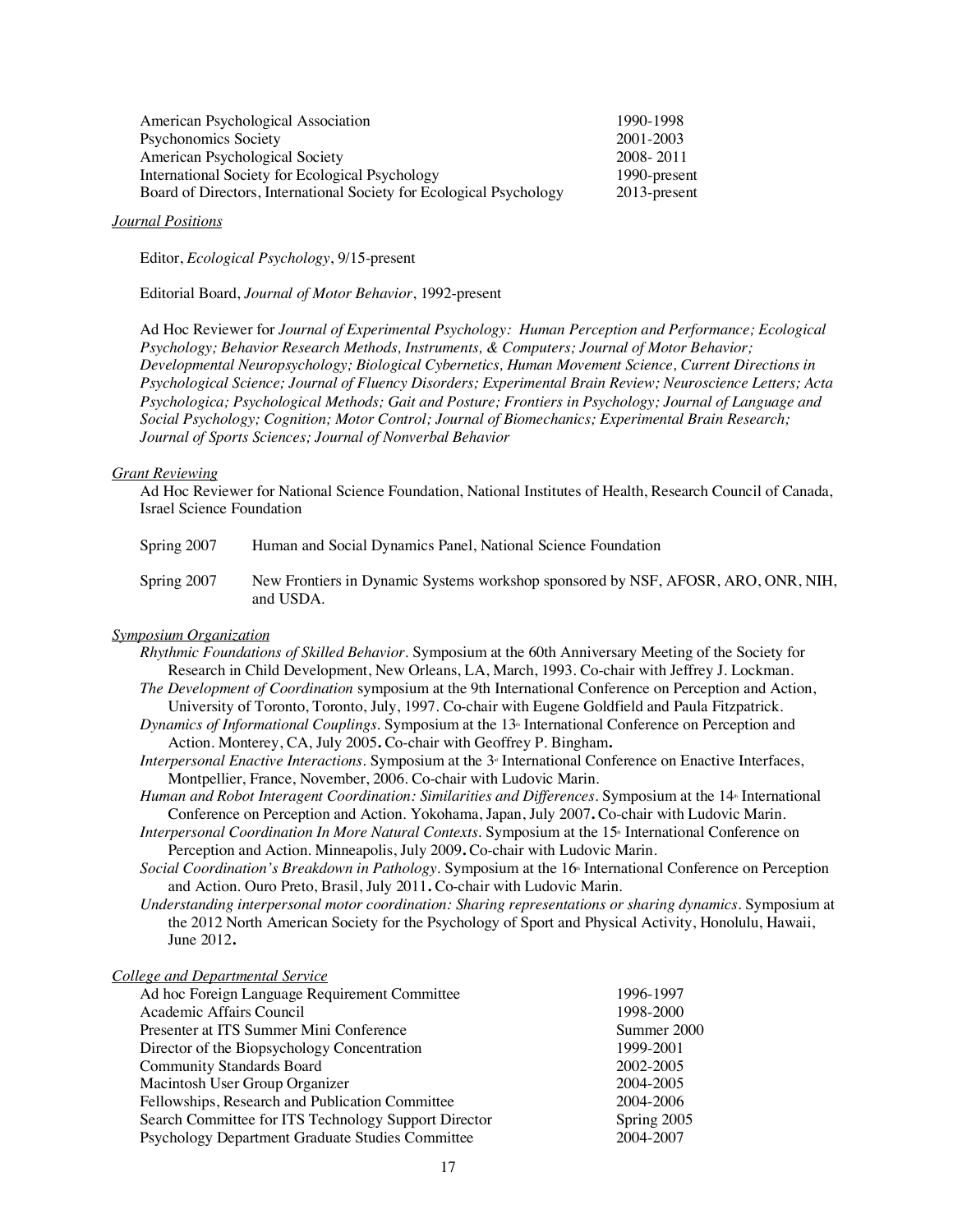| Psychology Department Chair                      | 2006-2008     |
|--------------------------------------------------|---------------|
| College Curriculum Committee Member              | 2009-2011     |
| Psychology Department Colloquium Committee       | 2011-2012     |
| Scholarship Subcommittee of the AAC              | $2012 - 2013$ |
| <b>Psychology Department Computer Committee</b>  | 1995-2013     |
| Academic Affairs Council                         | 2012-2014     |
| Academic Affairs Council Secretary               | 2012-2014     |
| Biopsychology Concentration Faculty Member       | 1995-present  |
| Psychology Department Curriculum Committee       | 2014-2015     |
| Psychology Department Assessment Committee       | 2014-2015     |
| College Ad Hoc Committee on Teaching Evaluation  | 2014-2015     |
| Psychology Department Subject Pool               | 2014-2015     |
| Psychology Department Curriculum Committee       | 2014-2018     |
| Psychology Department Research Methods Committee | 2015-2018     |

### *Graduate Training*

| May 1993      | Chair of masters committee, Beth O'Brien, Psychology Department, Tulane University      |
|---------------|-----------------------------------------------------------------------------------------|
| May 1994      | Chair of masters committee, Michelle Bienvenu, Psychology Department, Tulane            |
|               | University                                                                              |
| August 2004   | Member of doctoral dissertation committee, Jeffrey Wagman, Psychology Department,       |
|               | University of Connecticut                                                               |
| May 2005      | Member of doctoral dissertation committee, Mike Richardson, Psychology Department,      |
|               | University of Connecticut                                                               |
| August 2006   | Member of doctoral dissertation committee, Thomas Eaton, Psychology Department,         |
|               | University of Connecticut                                                               |
| November 2006 | President of the Jury, Doctoral dissertation defense, Johann Issartel, Laboratoire de   |
|               | Efficience et Déficience Motrice, University of Montpellier 1, Montpellier, France      |
| October 2010  | External Examiner, Doctoral dissertation defense, Niek van Ulzen, Faculty of Human      |
|               | Movement Sciences, Vrije University, Amsterdam, Netherlands                             |
| December 2011 | President of the Jury, Doctoral dissertation defense, Manuel Varlet, Movement to Health |
|               | Laboratory, University of Montpellier 1, Montpellier, France                            |

## **HONORS, LEAVES AND OTHER FUNDING**

### *Honors*

E. A. O'Rorke Professor in Liberal Arts, College of the Holy Cross, 2015-2019 Visiting Professorship, Laboratoire de Efficience et Déficience Motrice, University Montpellier 1, Spring 2009 Mortar Board Teaching Award, 1992 – 1993 (Tulane University)

### *Fellowships and Leaves*

| Summer 1997 | Holy Cross Summer Fellowship.                                                                |
|-------------|----------------------------------------------------------------------------------------------|
| Spring 1998 | Holy Cross Junior Faculty Leave                                                              |
| Summer 2000 | Holy Cross Summer Fellowship.                                                                |
| 2001-2002   | Holy Cross Sabbatical Leave (supported in part by a Research Opportunity Award The           |
|             | <b>Nonlinear Dynamical Methods Used in Coordination Dynamics</b> )                           |
| 2008-2009   | Holy Cross Sabbatical Leave (supported in part by a NSF grant Perceptual Pick-up             |
|             | Processes in Interpersonal Coordination)                                                     |
| Spring 2012 | Holy Cross Research Fellowship                                                               |
| 2016-2017   | Holy Cross Sabbatical Leave (supported in part by a NIH grant <i>Modeling the Behavioral</i> |
|             | Dynamics of Social Action and Coordination)                                                  |

*Institutional Research Grants*

| Spring 2007 | Travel to ICPA 14 in Yokohama, Japan. Holy Cross Research Award.                  |
|-------------|-----------------------------------------------------------------------------------|
| Fall 1997   | <i>Updating Analysis Software.</i> Holy Cross Research Equipment Grant.           |
| Spring 1997 | Equipment and software for perceptual-motor research. Holy Cross Equipment Grant. |